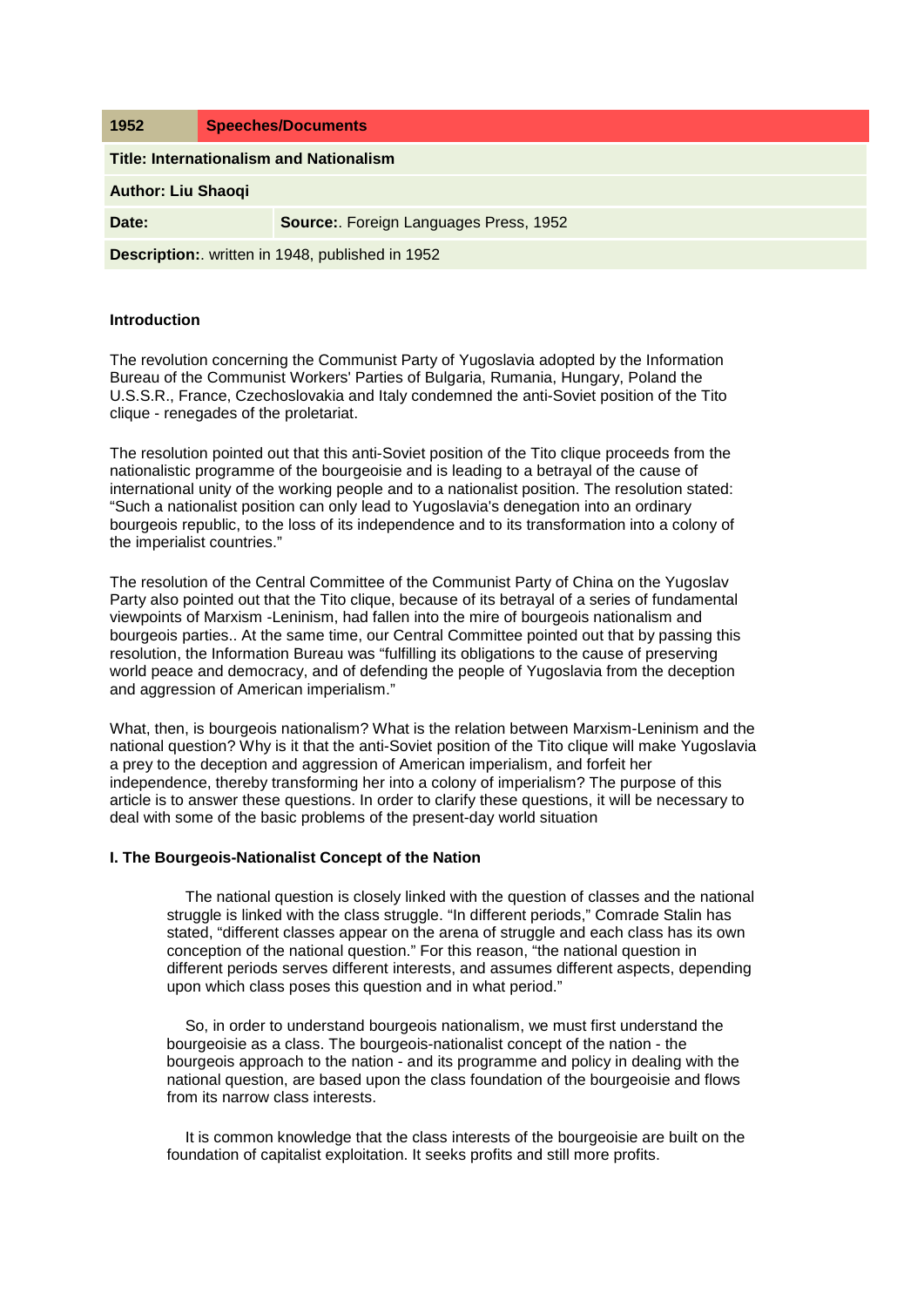The bourgeois class itself is divided into several strata, and each of those into several groups. In their pursuit of profits, the capitalists not only unscrupulously exploit the proletariat; even within their own class the capitalists do not scruple to swallow up their rivals in competition - the big fish swallows the little fish, the big bourgeoisie swallows the petty an middle bourgeoisie, one group squeezes out and swallows another group.

The bourgeoisie strives to possess the means of production and the market of its own country. And since its greed for profits knows no limits, the bourgeoisie strives to expand beyond its own country, to seize foreign markets, sources of raw materials and areas for capital investment, thus subjugating other nations and exploiting them. At the same time it squeezes out the bourgeoisie or rival capitalists of other countries.

The exploitation of wage labour, competition, the squeezing out, suppressing and swallowing of rivals among the capitalists themselves, the resorting to war and even world war, the utilisation of all means to secure a monopoly position in its own country and throughout the world - such is the inherent character of the profit-seeking bourgeoisie. This is the class basis of bourgeois nationalism and of all bourgeois ideologies.

Conforming to this class basis, the bourgeois-nationalist programme and policy concerning the national question are as follows: At home, the bourgeoisie subordinates the interests of the nation as a whole to its own class interests. It places its class interests or the interests of a certain top stratum of society above the interests of the whole people. Moreover, it tries to monopolize the concept of the nation, posing as the spokesman of the nation and the defender of national interests in order to deceive the people. Abroad, at the same time, it counterposes the interests of its own nation (in essence, of its bourgeois top stratum) to the interests of other nations. The bourgeoisie strives to place its own nation above other nations and, whenever possible, to oppress and exploit other nations, completely disregarding their interests. It uses part of the loot gathered abroad to buy off certain groups of the population within its country in order to weaken and split the resistance of the people in its homeland.

The most vicious manifestations of the development of bourgeois nationalism include the enslavement of the colonial and semi-colonial countries by the imperialist powers, the First World War, the aggression of Hitler and Mussolini and the Japanese warlords during the Second World War, and the schemes for the enslavement of the whole world undertaken by the international imperialist camp, headed by American imperialism.

When a given nation is held in subjection by another nation or when oppressed by the feudalism of its own country, the bourgeoisie, because of the threat to its own interests by such subjugation or oppression, may join with the people under certain conditions in conducting a struggle to a certain extent against such subjugation or oppression.

Instances of this are, the American bourgeoisie in the War of Independence and in the American civil war; the French bourgeoisie at the time of the French Revolution; the Italian bourgeoisie during the movement for the unification of Italy. **[\[A\]](http://www.marxists.org/reference/archive/liu-shaoqi/1952/internationalism_nationalism/ch01.htm#1#1)** At the present time the bourgeoisie in the colonial and semi-colonial countries are also taking part in national revolutions. But as soon as the bourgeoisie of any nation obtains power and becomes capable of subjugating other nations, it immediately makes a volte-face and begins to oppress them. This was the case with the nationalist movements of the bourgeoisie in Great Britain, the United States, France, Germany, Italy, Japan, etc. In these cases, the bourgeoisie, upon gaining power, changed its position, and began oppressing other nations and sacrificing the interests of those nations.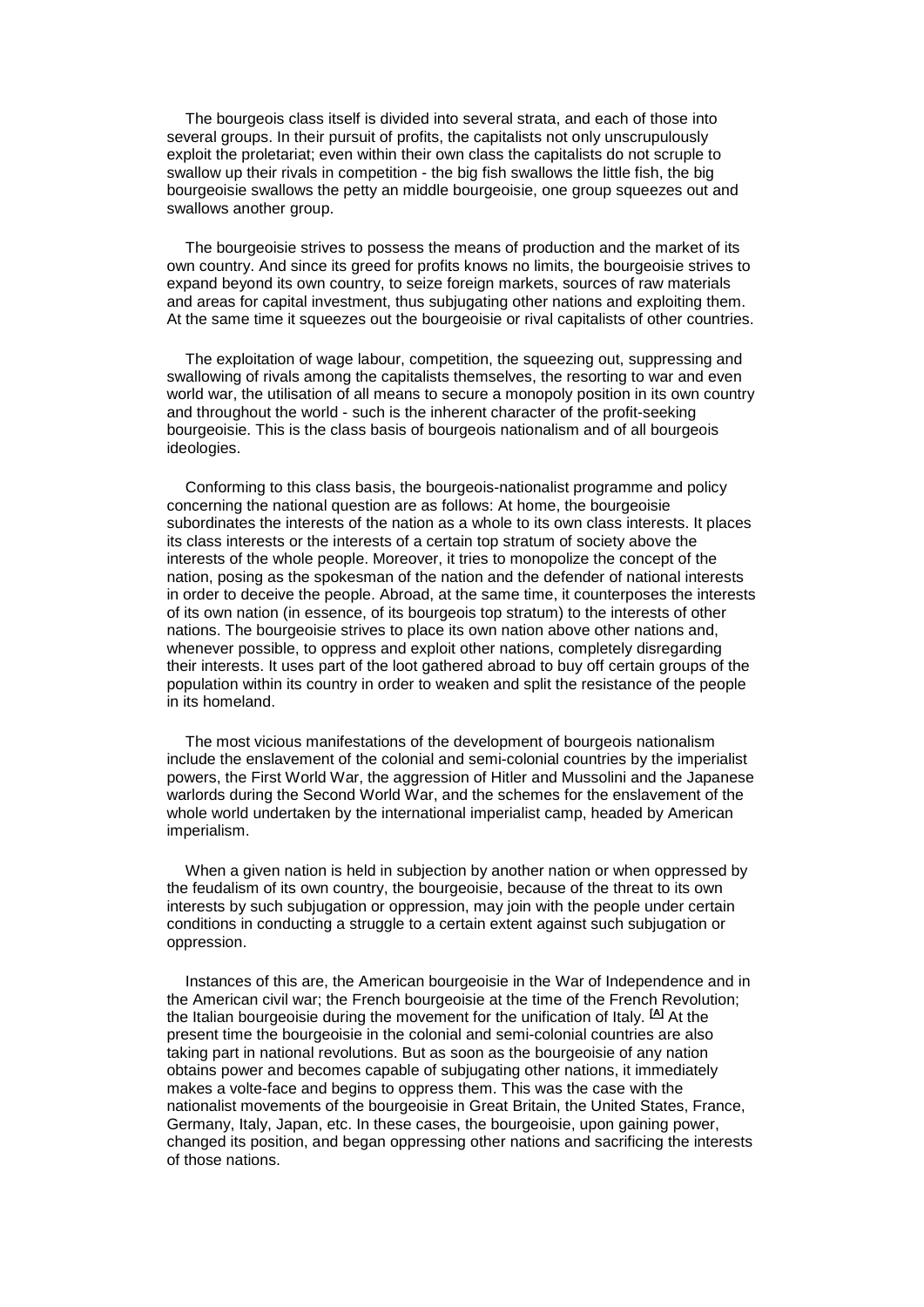When capitalism reaches the stage of imperialism, the ruling group in the capitalist countries becomes numerically smaller and smaller. The extremely small clique of big bankers, financial magnates and autocrats on the one hand turns its own country into a financial empire, cruelly exploiting and oppressing the people, and on the other hand, it conquers other nations one by one, converting them into colonies and dependencies of a few financial empires and resorting to the most brutal means of exploitation and oppression. The more wealth the predatory bourgeoisie amasses, the greater becomes its greed and ambition to absorb and seize new wealth, and the more it intensifies its oppression of the people within its own country and steps up its aggression against other nations.. Such domestic oppression and foreign aggression will be all the more carried out under the cloak of nationalism, which, even arbitrarily boasts of its own nation as a "superior race" endowed with the right to dominate other nations and to suppress the "inferior races."

When several imperialist powers seek to plunder the weaker nations of the world, the result is an imperialist world war for the redistribution of colonies. And this crime, the most monstrous in world history, is committed by the bourgeoisie under the banner of "nationalism."

As we have shown, bourgeois-nationalists in different countries, upon gaining power, do not hesitate to peruse a policy of aggression against other nations. But under certain conditions, they will sell out their own nation, help the imperialists and rulers of other nations to oppress the people of their own country and sacrifice their own people for the sake of safeguarding their possessions and preserving their political power. Such may be the case when their own nation is suppressed by the mighty pressure of foreign imperialism or when the class interests of the bourgeoisie or of a certain upper stratum of the bourgeoisie come into sharp conflict with the basic interests of the people of its own country, or when the people rise in defence of their interests and threaten the power of the bourgeoisie, or when the bourgeoisie is intimidated or bribed by the rulers of other nations or foreign imperialists.

A well known historical instance of this kind is the case of the representative of the French bourgeoisie, Thiers who betrayed France to Germany at the time of the Paris Commune. More recent examples are the betrayals by big bourgeois Chiang Kai-shek and Wang Ching-wei of semi-colonial China; and during Hitler's invasion, the betrayals by Daladier and Petain of France, Pilsudski and Beck of Poland, Hacha of Czechoslvakia, Quisling of Norway. Furthermore, since the end of the Second World War, owing to the critical state of capitalism, the reactionaries of Great Britain, France, Italy and other European countries are kowtowing even more readily to American imperialism and acting as its lackeys.

Only when it is to its own advantage does the bourgeoisie use the slogan of nationalism to arouse the people. But when it is against its interests, the bourgeoisie completely discards the integrity of their nation and turns traitor to their people.

Such is the bourgeois-nationalist concept of the nation and the class foundation upon which it is based. Such is the basic principle and programme of bourgeois nationalism for dealing with national questions throughout the world.. This bourgeoisnationalist concept of the nation also represents the world outlook of the bourgeoisie.

[\[A\]](http://www.marxists.org/reference/archive/liu-shaoqi/1952/internationalism_nationalism/ch01.htm#1b#1b) *Errata.* For movement for the unification of Italy. At the present time the bourgeoisie in the colonial and semi-colonial countries are also taking part in the national revolution. read movement for the unification of Italy, and at the present time the bourgeoisie in the colonial and semi-colonial countries who are taking part in national revolution.

## **II. The Proletarian-Internationalist Concept of the Nation**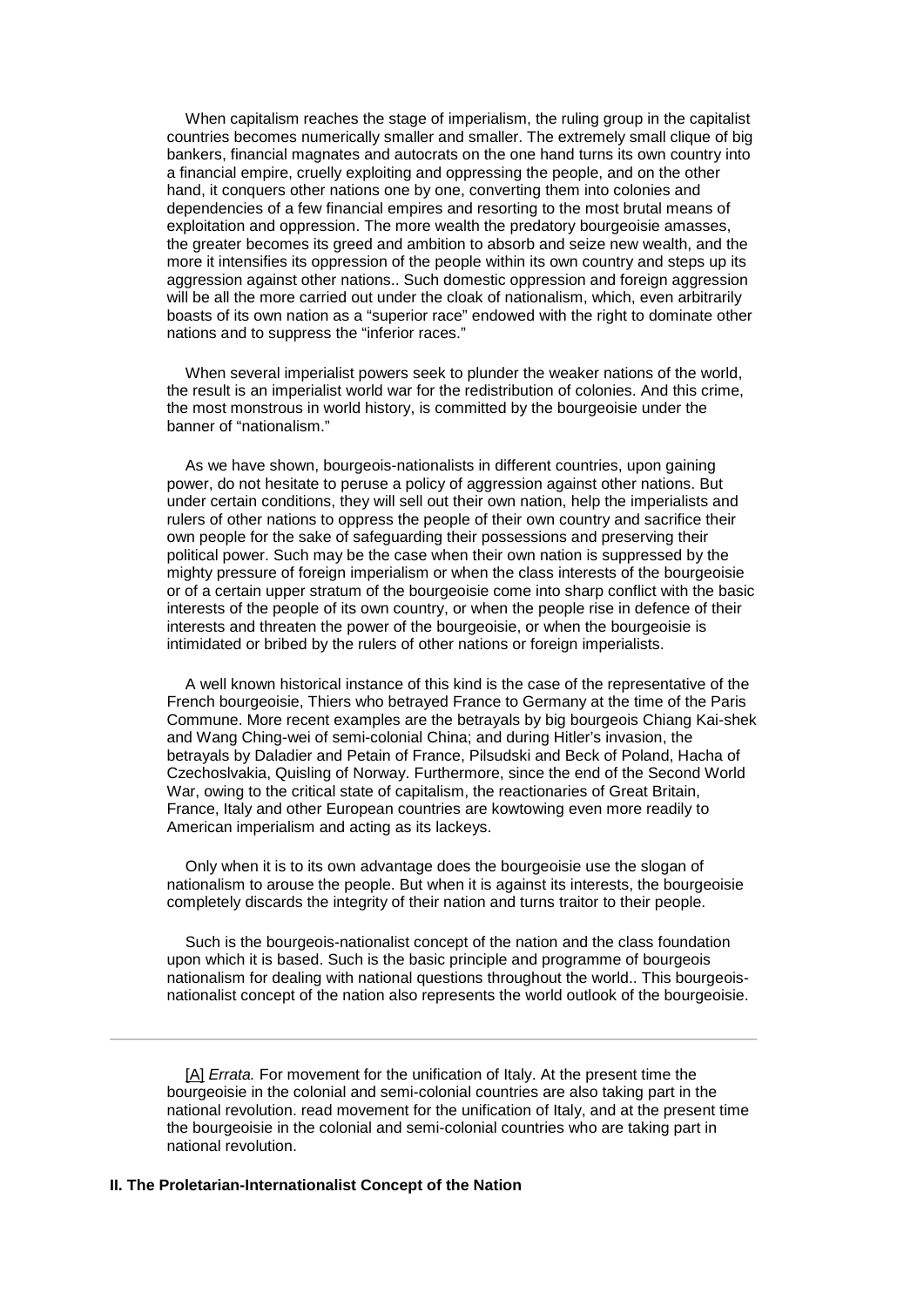The Proletarian-internationalist concept of the nation is diametrically opposite to the bourgeois-nationalist concept of the nation. The proletarian-internationalist approach to the national question and its basic principles for dealing with the national question throughout the world proceed from the basic interests of the masses of the given nation, and at the same time, from the common interests of the masses of every nation which are the common basic interests of all mankind. Since national aggression is a product of the system of class exploitation, it is only natural that the proletariat, which exploits no one and fights for a social system without the exploitation of man by man, should be opposed to any oppression of one nation by another. The proletariat cannot countenance in society any system of oppression of man by man for otherwise it could not achieve its own emancipation.

For this reason, the proletariat is resolutely opposed to any kind of national oppression. It fights not only against its own nation oppressing another. It advocates the complete equality of all nations (large or small, strong or weak) both at home and in the family of nations, and it also advocates the voluntary association and voluntary separation of all nations. The gradual movement towards world unity can be achieved through different concrete paths such as voluntary separation (the aim of which is to smash the oppression and control of the imperialists over the vast majority of the world's nations) and voluntary association (with various nationalities uniting on a completely voluntary basis after imperialist oppression has been elimated).

Such is the proletarian-internationalist concept of the nation and the class basis on which it is founded. Such is the basic principle and programme of proletarian internationalism for dealing with the national question throughout the world.

Guided by the foregoing principles, Communists in all oppressed nations have always constituted the staunchest vanguard fighters leading the anti-imperialist national liberation movements of the oppressed nations. For example, we Chinese Communists are thorough proletarian internationalists and are, at the same time, revolutionary patriots and revolutionary national fighters, most staunchly opposing all imperialist aggression against the Chinese nation, defending the freedom and independence of our fatherland and opposing all traitors.

In China, it was the party of the Chinese proletariat, and not the party of the bourgeoisie or the petty-bourgeoisie, that first raised a clear-cut programme for fighting against imperialism and for national independence. Our Communist Party of China has always been the leader and organiser of the anti-imperialist national united front of the Chinese people. The scale of this national united front embraces workers, peasants, intellectuals, the petty-bourgeoisie, the national bourgeoisie and even the progressive gentry. This revolutionary national liberation movement is not in contradiction to proletarian internationalism, but it is entirely consistent with it. It constitutes an extremely integral part of the movement of proletarian internationalism, constituting its broadest direct ally. The victory of this national liberation movement is a great step forward along the path of the proletarian internationalist cause, for it gives great aid and impetus to the socialist revolution of the proletariat throughout the world.

Therefore, it is clear that if the Communists in the oppressed nations fail to take concrete steps to fight against imperialist oppression and for the national liberation, if they merely regard "internationalism" as *window dressing,* then they are betraying proletarian internationalism, playing into the hands of imperialism, descending to the level of the mean and contemptible Trotskyites and, as a result, becoming faithful agents of imperialism.

Furthermore, Communists will be betraying the proletariat and Communism and playing the game of the imperialists all over the world and will make themselves pawns of the imperialists, if, after their own nation has been freed from imperialist oppression, the Communists descend to a position of bourgeois nationalism, carrying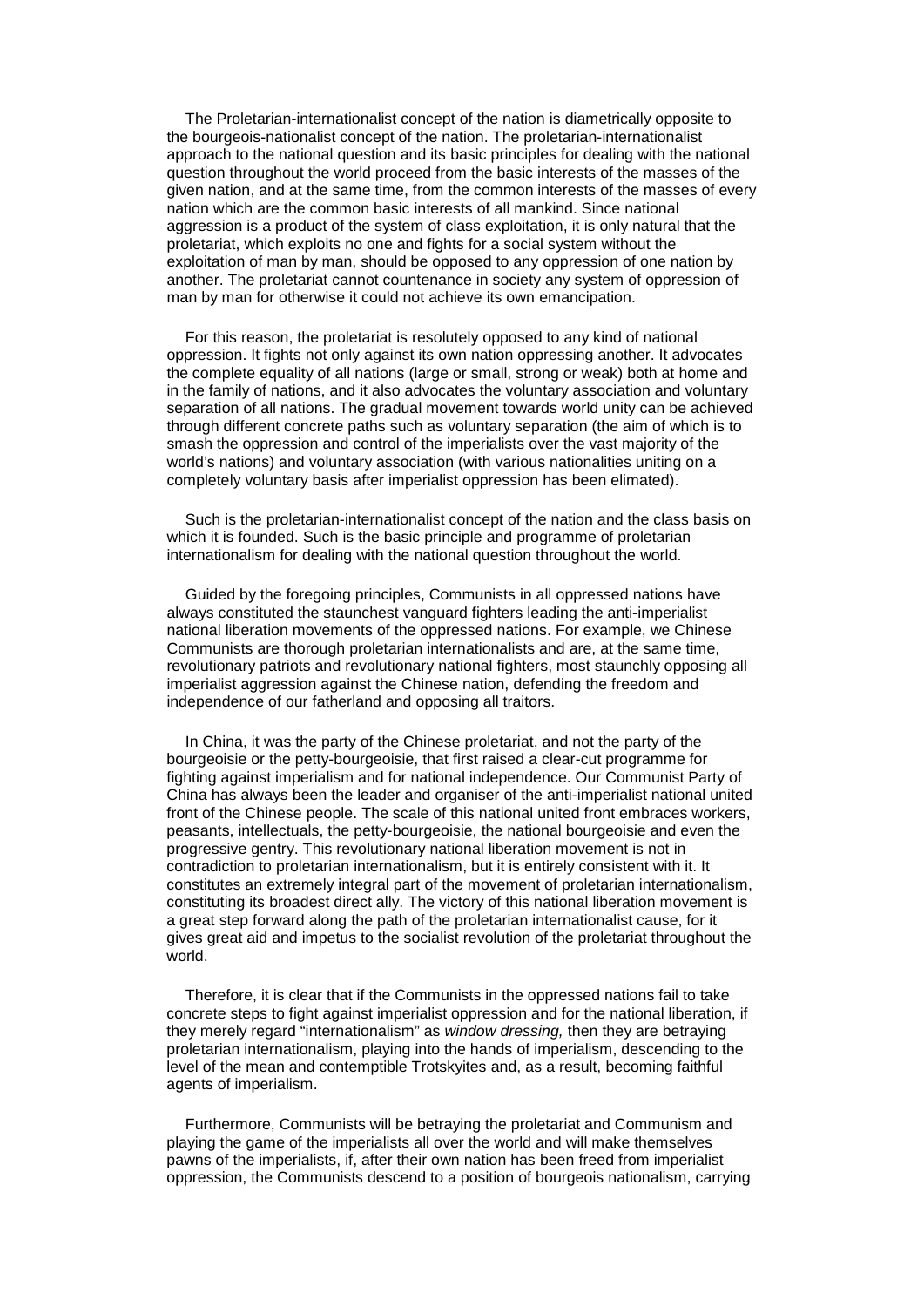out a policy of national selfishness and sacrificing common international interests of the upper stratum of their own nation; or if they not only fail to oppose imperialism but on the contrary rely on imperialist aid to carry out aggression and oppression against other nations; or if they employ national conservatism and exclusive ideas to oppose proletarian internationalism, to reject the international unity of the proletariat and the working people and to oppose the Socialist Soviet Union. The Tito clique in Yugoslavia is now taking this path.

Guided by the foregoing principles, the Communists in all oppressor nations, in all imperialist countries, have always staunchly and unconditionally opposed aggression and oppression against colonial and semi-colonial countries by the rulers of their own nations— the imperialist clique. The Communist of these countries have used every means to give unconditional aid to national liberation movements in the colonies and semi-colonies. They advocate complete independence and complete emancipation of the colonial and semi-colonial countries from the imperialist control of their own countries. As examples, we can refer to the Communists in Czarist Russia, in Great Britain, the United States, France, Germany, Italy, Japan, Holland, Belgium, etc. As staunch nationalists **[\[A\]](http://www.marxists.org/reference/archive/liu-shaoqi/1952/internationalism_nationalism/ch02.htm#1#1)** , they resolutely oppose the imperialists of their own countries who carry out oppression and aggression against India, Malaya, the Philippines, Indonesia, Viet-Nam, China, Central and South America, Africa and other colonial and semi-colonial countries. They consistently fight for and help the oppressed nations attain independence and liberation.

The Communists take this position because they fully understand the famous saying of Marx that "no nation which oppresses others can itself be free". They understand that without such national liberation movements which sap, weaken and undermine the foundations of imperialist domintarion, it would be extremely difficult for the proletariat of the imperialist countries to achieve victory in the struggle against monopoly capital and to atain its emancipation. Hence, aid for the liberation movements of the colonial and semi-colonial countries is, at the same time, aid for the cause of the emancipation of the proletariat in the imperialist countries.

Guided by the foregoing principles, therefore, after overthrowing imperialist rule in their countries and gaining power, the Communists must immediatly put an end to every oppression imposed by ≴their≵ imperialists upon other nationalities, whether inside or outside of that country. For example, as soon as the October Revolution in Russia had overthrown the Czar and the bourgeois provisional government and gained power, Lenin and Stalin, for the first time in the history of mankind, immediately proclaimed the abrogation of all unequal treaties which Czarist Russia had imposed upon China and other countries, abolished the whole system of enslavement which Russian imperialism had imposed on its colonies and semicolonies and proclaimed the complete equality of all nationalities within the country. This is the correct application of the great principles of proletarian internationalism.

Therefore, if there are individuals in the ranks of the proletariat of oppressor nations who regard "internationalism" as *window-dressing* or sink to the position of bourgeois nationalism, helping the imperialists of their own countries to supress the colonial, semi-colonial and backward countries, instead of extending support to the national liberation movements of the colonies and semi-colonies, they are betraying proletarian internationalism — the cause of Socialism and Communism — and become agents of imperialism. For example, the representatives of the labour aristocracy who have been bought off by imperialism — the Right wing of the Social-Democratic parties in various countries and the Right-wing of the British Labour Party — belong to this type of proletarian renegade. Furthermore, if after coming into power when imperialist domination has been over thrown in their own country, the Communists do not immediatly abolish imperialistic oppression against other nations and do not proclaim the complete equality of all peoples within their country; if instead they continue national oppression and persue an aggressive policy towards another people, they too will be betraying proletarian internationalism — the cause of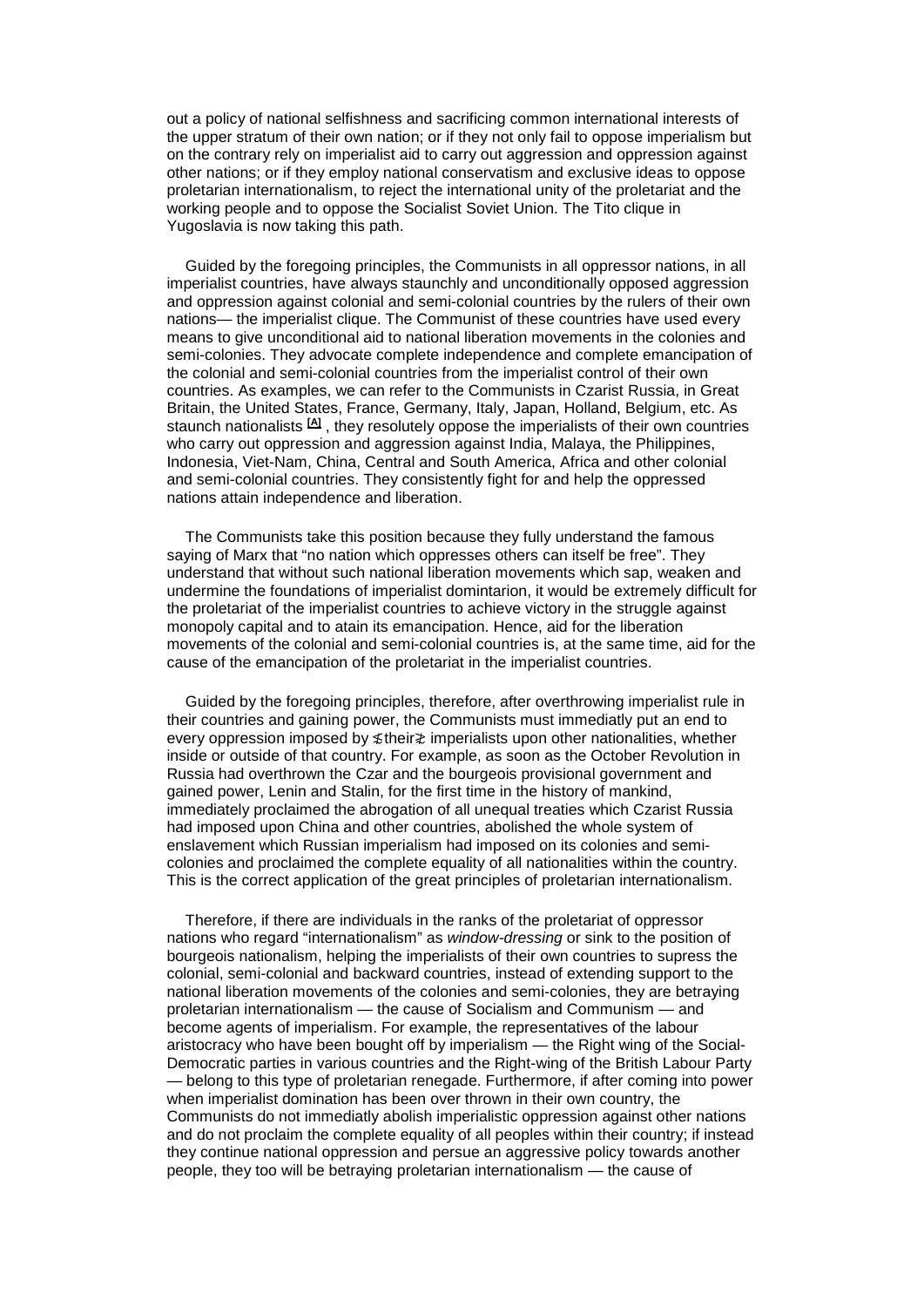Socialism and Communism; it means that they regard "internationalism" as *windowdressing* and have denegrated to the position of bourgeouis nationalism.

However, under certain historical conditions, oppressor nations may become oppressed nations. A case in point is when Hitler invaded and conquored France, Belgium and Holland. Then in contrast to bourgeois national traitors, the Communists of those countries, guided by the foregoing principles placed themselves heroically in the very forefront of the national restence in the fight against the fascist aggressors.

The same European countries ensalved by the Marshall Plan of American imperilaism may serve as another example. The reactionary bourgeoisie of these countries, at the same time, also continues to suppress the national revolutionary struggles in the colonies with the aid of American imperialism. This is what France is doing in Indo-China, Britain in Malaya and in other colonies and the Netherlands in Indonesia. Guided by the foregoing principles, the Communists of these imperialist countries, on the one hand, must offer determined resistenance to American imperialism's eslavement and aggression against their own nations; they must fight against the capitulation of their bourgeoisie to the United States and against the betrayal of their nations by the bourgeoisie and defend the independence of their nations; on the other hand, they must resolutely oppose the imperialist colonialist policy of the bourgeois rulers of their own country and the oppression and exploitation of the colonial peoples by their bourgeois rulers, and they must unconditionally support the liberation of the colonial peoples against the imperialists of their own countries.

In such a situation, the Right-wing of the Social Democratic parties in the European countries and of the British Labour Party continues on the one hand. to peruse an imperialist policy toward the colonies and, on the other hand, to support the Marshall Plan which enslaves their own countries. The Communist parties relentlessly fight these renegades.

Such are the varied concrete programmes and policies which proletarian internationalism adopts on the national question in different nations and under different conditions. These programmes and policies are determined by the basic common interests of the masses of the people of the given nation as well as by the interests of the masses of the people of all nations. In other words, they proceed from the basic common interests of all mankind, and at the same time they are in full accord with the class interests of the proletariat.

Such is the concrete application of the world outlook of proletarian internationalism in different historic conditions.

Having gained a clear idea as to bourgeois-nationalist and proletarian internationalist concepts of the nation, we can understand that bourgeois nationalism and proletarian internationalism represent two different classes, two antagonistic world outlooks, ideologies and slogans. Lenin said: "Bourgeois nationalism and proletarian internationalism are two irreconcilable, mutually antagonistic slogans. They conform to the two great class camps of the whole capitalist world, and manifest two different policies on the national question (and especially two different world outlooks)."

Thus we can also understand why a sharp line must be drawn between proletarian internationalism and its position on the national question, and bourgeois nationalism. Any Communist who descends to the position of bourgeois nationalism is betraying Communism.

Thus we can also understand that, in view of the bourgeois-nationalist concept of the nation and its programmes and policies in dealing with the national question, any imperialism, whenever possible, will certainly carry out aggression and oppression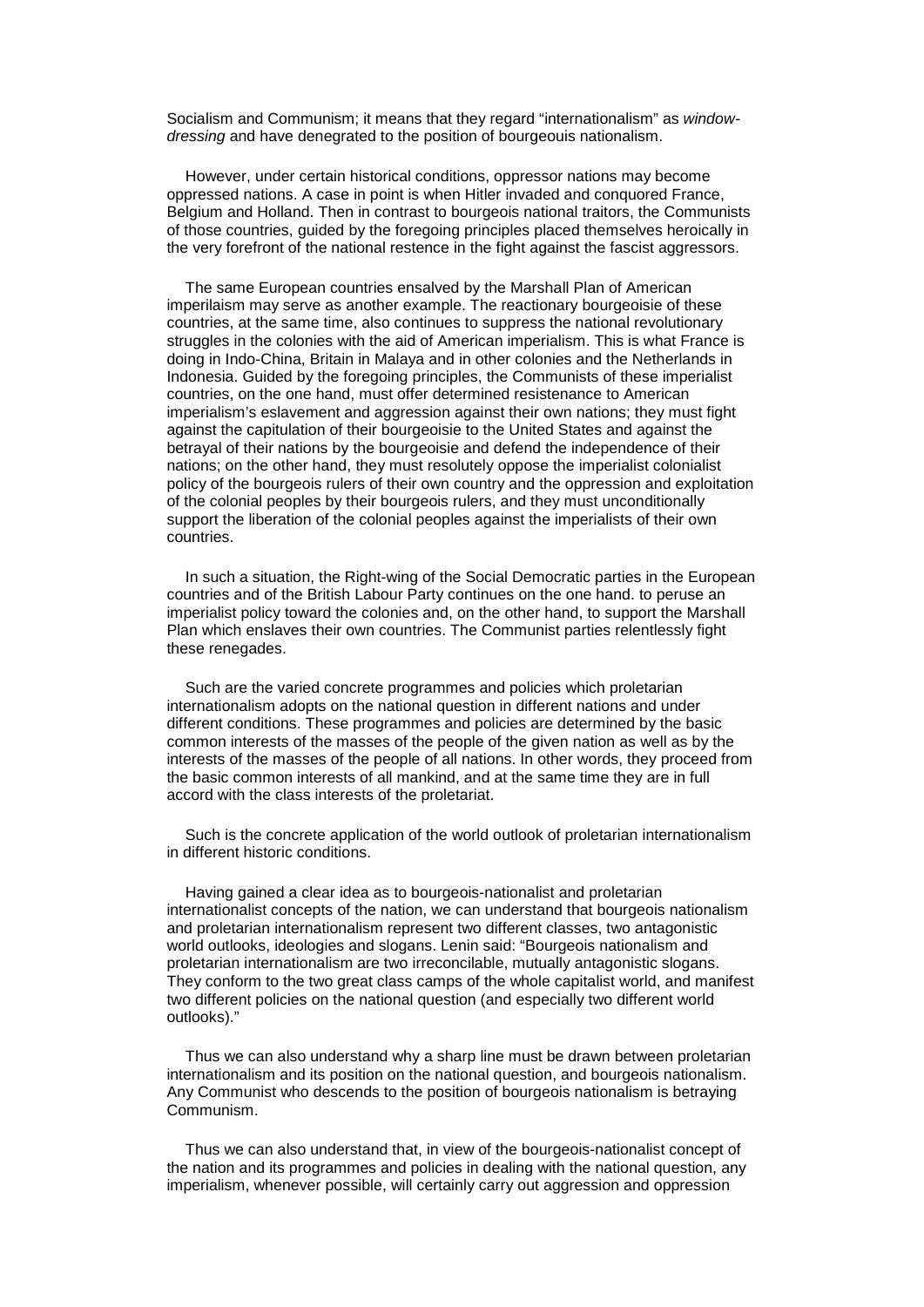against other nations and certainly will not honestly assist other nations in achieving independence and liberation. Sometimes an imperialist country may help an oppressed nation to fight against another imperialist country; however, the imperialist country does not do this for the sake of the independence and liberation of the oppressed nation — it does this, rather, to make use of the oppressed nation against its rival, to escape from its own disasters and to attempt to establish its own imperialist rule over the oppressed nation after its rival has been squeezed out.

The purpose of Hitler's plan to establish the "New Order in Europe," of the Japanese warlords' plans to establish the "Co-prosperity Sphere in Greater East Asia" and "Sino-Japanese Co-existence and Co-prosperity", of American imperialism's so called "Marshall Plan for European Recovery", "Aid for China's Economic Reconstruction", "Aid for Korean Independence", and "Aid for Philippine Independence", of Britain's " Aid for Indian and Burmese Independence", and the like — the purpose of all these is not to assist in the rehabilitation of other nations or to help the oppressed nations to fight for their independence and liberation, but to establish or preserve their own rule over other nations.

No oppressed nation can achieve real liberation and independence through the socalled aid of imperialist powers. No imperialist country can be expected to extend genuine help to the cause of real independence and liberation. Thus, we can understand that it would be extreamly erroneous and harmful to harbour illusions that American imperialism would in good faith help the Chinese people to achieve real independence and democracy.

Guided by the proletarian-internationalist concept of the nation, and by its programme and policy in dealing with the national question, the Communists must be the most determined, most reliable and most capable leaders of the movement for the national liberation and independence of all oppressed nations. They must be the most determined defenders of the legitimate interests of their own people and aid unconditionally the liberation movement of all oppressed nations the world over. They cannot pursue a policy of aggression against any other nation or a policy of oppressing the national minorities within their own country.

Thus we can understand that there is not the slightest basis for such demagogic propaganda and malicious slander of the imperialists as: "Inasmuch as the Communists are internationalists, they cannot lead the movements for national liberation and independence, they cannot safeguard the interests of their nation of their fatherland.", "The Soviet Union is guilty of Red Imperialism"; "The Soviet Union pursues an aggressive policy toward China, Korea, and other countries"; "The Soviet Union pursues an expansionist policy" etc.

Only the Communists and the international proletariat, only the Soviet Union and the New Democracies led by the Communist Parties are the most reliable friends of all oppressed nations fighting for their liberation from imperialist oppression, for national independence. To harbour mistrust and unfriendliness toward the Soviet Union and the New Democracies led by the Communist Parties and to regard "the capitalist countries as less dangerous to Yugoslavia than the Soviet Union", as the Tito-ites are doing, is extremely erroneous and harmful.

To regard as the Tito-ites do, the foreign policy of the Soviet Union and the foreign policies of the imperialist countries as being the same, or to confuse them, and to adopt the same attitude to the Soviet Union and the New Democracies led by the Communist Parties as is adopted toward imperialist countries — this is extremely erroneous and harmful, as a result of the betrayal of the basic principles of Marxism-Leninism, the betrayal of proletarian internationalism and it constitutes a denigration to the position of bourgeois nationalism.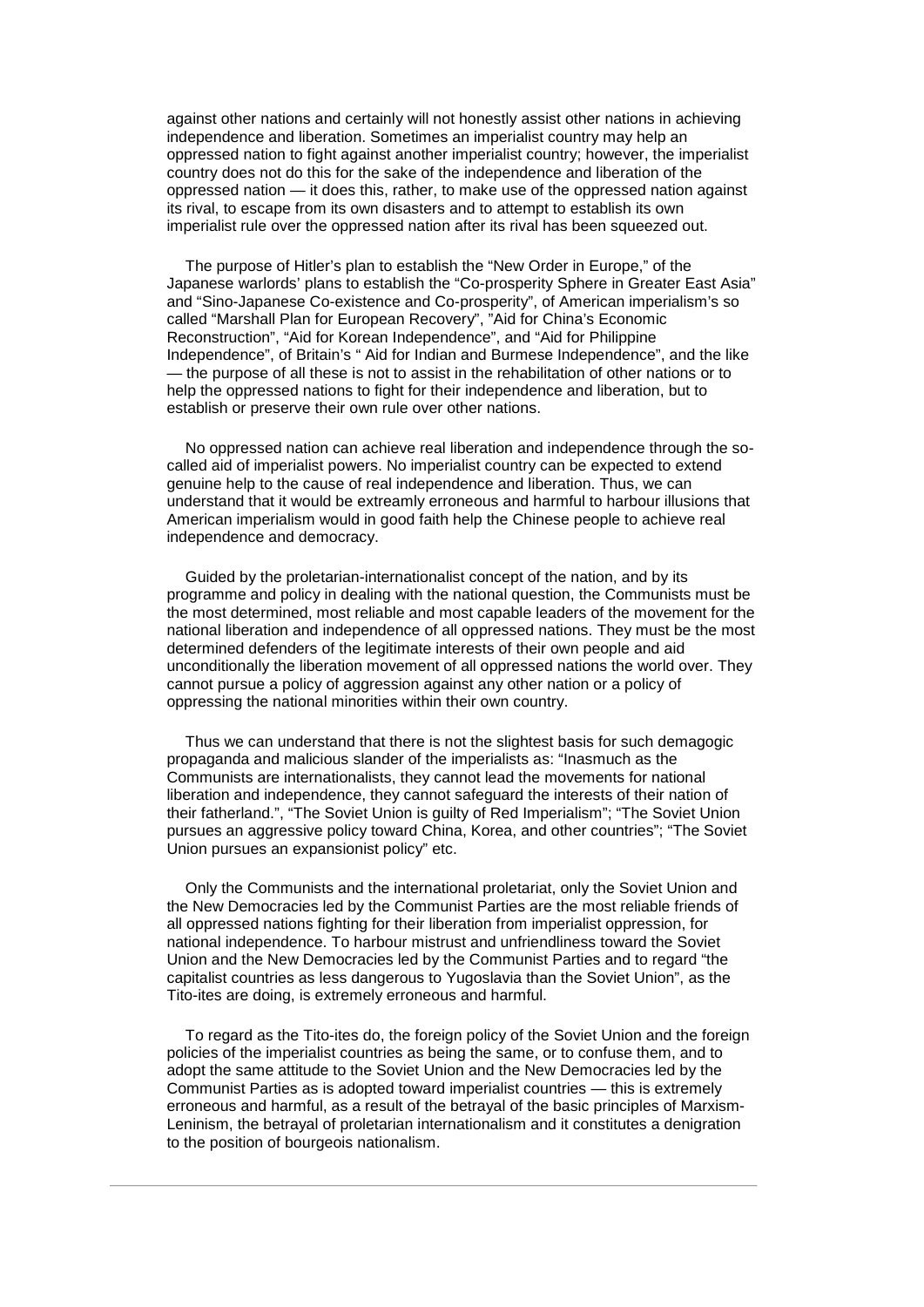[\[A\]](http://www.marxists.org/reference/archive/liu-shaoqi/1952/internationalism_nationalism/ch02.htm#1b#1b) *Errata*. For nationalists read internationalists

#### **III. The Present Conditions of Oppressor Nations and Oppressed Nations**

Imperialist aggression has divided the nations of the world into two categories oppressor and oppressed. After World War I, Lenin made an analysis of these two categories of nations as follows: "A billion and a quarter oppressed in the colonies countries which are being cut up alive, like Persia, Turkey and China; and countries which have been vanquished and flung into the position of colonies. Not more than a quarter of a billion inhabit countries which have retained their old positions, but have fallen into economic dependence upon America, and all of them during the war, were in a state of military dependence, for the war affected the whole world and did not permit a single state to remain neutral. And finally, we have not more than a quuarter of a billion inhabitants of countries in which only the upper stratum, of course, only the capitalists benefited by the partition of the world." **[\[A\]](http://www.marxists.org/reference/archive/liu-shaoqi/1952/internationalism_nationalism/ch03.htm#2#2)**

This is the national question of the modern world. This is the question of the imperialists of a small number of countries (the upper stratum and the capitalists) mercilessly oppressing and plundering the colonial and semi-colonial countries the world over. This is the situation in the sphere of the national question, reflecting the sharpening of the contradictions in the capitalist world and the sharpening of the uneven development of capitalism in different countries in the epoch of imperialism. This situation, on the one hand, cannot but lead to a sharp struggle of the imperialist countries for colonies; on the other hand, to an upsurge of the world-wide national liberation movements of all the oppressed peoples fighting against imperialism and for liberation.

During the latter period of the First World War, the Russian proletariat pierced the imperialist front over one sixth of the earth's surface and carried out the great October Socialist Revolution. Thus the world was divided into two different economic systems. The First World War and the October Revolution led to the general crisis of capitalism. Under the conditions of this general crisis, bourgeois nationalism became even more lop-sided, more cruel and more aggressive. Fascism in Germany, Italy, Japan and other countries, aimed at enslaving the peoples of the world, was the product of the most decadent and most reactionary monopoly capital under conditions of the sharp contradictions in the general crisis of capitalism. During World War II, the German-Italian-Japanese fascists were defeated by the international anti-fascist forces, headed by the Soviet Union. With the help of the Soviet Union, the peoples of various Eastern European countries broke through the front of imperialism and established their New Democratic states.

The Communist Parties in all countries of the world proved to be the most heroic leaders and the strongest forces in the defence of their fatherland during the great Anti-Fascist War; therefore their prestige among the peoples was extremely high and they became unprecedentedly powerful. The national revolutionary struggles of the East are sweeping like wild fire through China, Viet-Nam, Indonesia, Burma, Malaya and other countries. Thus the world situation after World War II underwent a new basic change signifying a new and sharper development of the general crisis of capitalism compared with that which followed the First World War. At present, American imperialism, replacing Hitler and the Japanese warlords, has mapped out even more vicious plans for dominating and enslaving the various peoples of the world and has formulated its expansionist policy on a world-wide scale. Needless to say, this is another product of the most decadent and most reactionary monopoly capital in the period of a new accentuation of the general crisis of capitalism.

The basic situation of the nations of the world after the Second World War was roughly as follows: On one side, there is the Socialist Soviet Union, the leader of all the peoples of the world in the struggle against imperialism and fascism. After defeating German-Italian-Japanese fascism, the Soviet Union continues to advance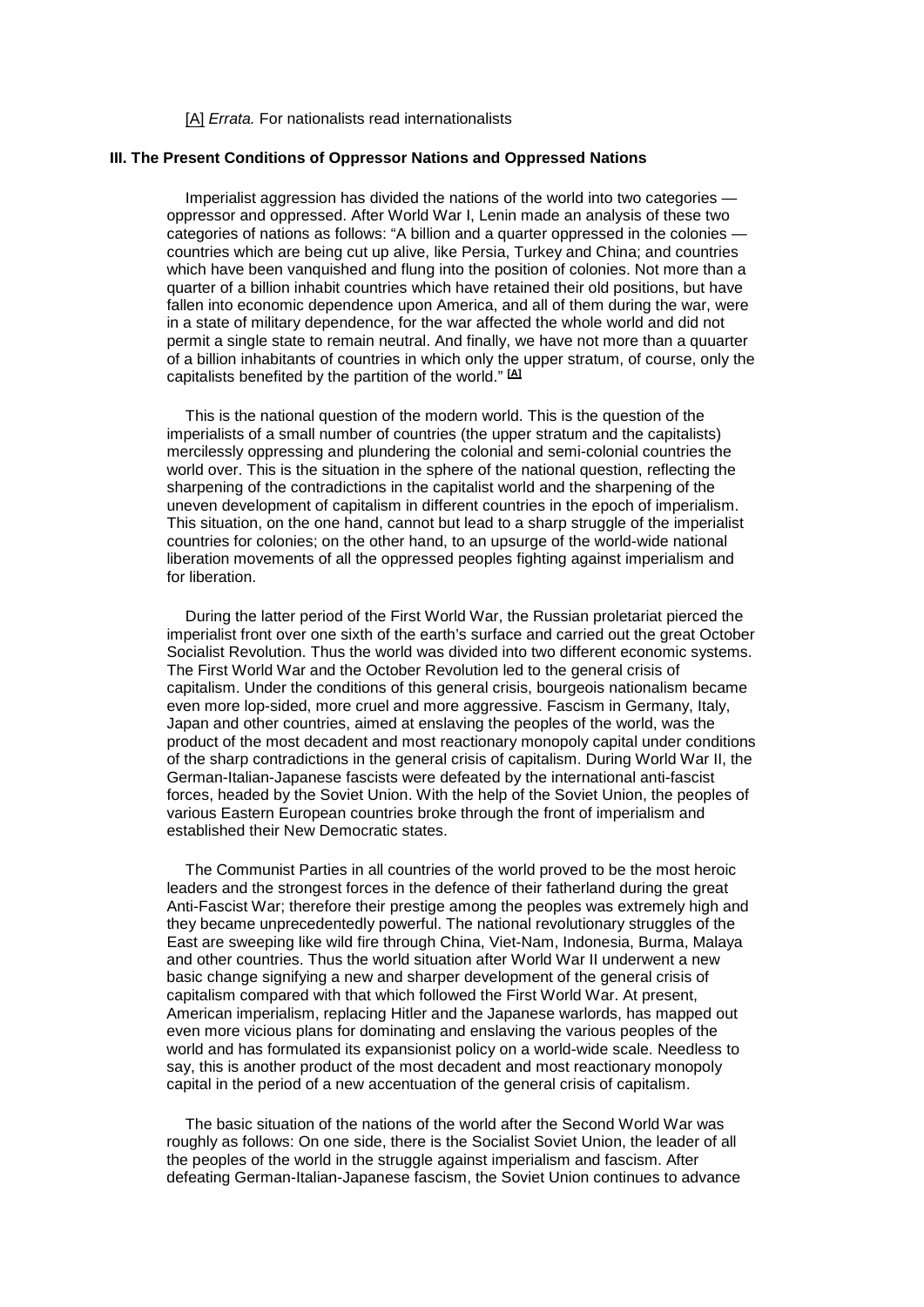towards ever-greater prosperity, to struggle for the defence of world peace, democracy and the independence of all peoples. It has a population of 200 million. Next it is the Mongolian People's Republic which has a population of one million and was liberated long ago. Then, there are the New Democratic countries in Southeastern Europe — Czechoslovakia, Poland, Bulgaria, Hungary, Rumania, Albania and Yugoslavia — with a total population of 85 million. These countries following their liberation from German and Italian fascist slavery are marching toward socialism under the leadership of their Communist Parties. However, in one of these countries, Yugoslavia, as a result of the betrayal of the Tito clique, the proletariat is waging a struggle against those who have betrayed them.

In addition, there is liberated North Korea and Eastern Germany, with a population of approximately 30 million. Besides these, there are the peoples who are still directly engaged in the struggle against foreign imperialism and against the betrayers of their countries. These include the Liberated Areas of China which have a population of 168 million **[\(1\)](http://www.marxists.org/reference/archive/liu-shaoqi/1952/internationalism_nationalism/ch03.htm#1#1)** who have completely shaken off imperialist oppression and are carrying on New Democratic construction under the leadership of the Communist Party of China. If we add to these the already liberated parts of the population of Viet-Nam, Indonesia, Greece and other countries, then, up to the present time, over 500 million people out of the total global population of two billion people have already been liberated from imperialist oppression. These people have realy attained the position of independent and free masters.

The liberated peoples already exceed one-fourth of the population of the globe. This signifies a regeneration of the world and bears testimony to the scope and level that mankind has already attained in its struggle for emancipation. Undoubtedly the number of the liberated peoples from now on will grow day by day. It will not be long before the whole of mankind will be freed from imperialist domination. No matter what setbacks the struggle may sustain, its general trend toward liberation is an inevitable and irresistible law of history.

The prospect of the complete liberation of China's 475 million population is especially clear, in view of the series of victories by the great People's Liberation Army.This is one side of the situation.

On the other hand,, with the defeat of German, Italian and Japanese fascism, three of the world's six greatest imperialist powers (the United States, Great Britain, France, Germany, Italy and Japan) have been smashed.

At the present time, the imperialist powers still possessing colonies (of varying sizes and number) comprise the United States, Great Britain, France, the Netherlands, Belgium, Portugal and others. The number of imperialist powers has decreased. But the enslavement of the peoples of the world by one imperialist country, the American imperialism, has assumed an unprecedented scale. Even such countries as Great Britain and France have been weakened as a result of the enormous losses sustained in the war, not to mention the Netherlands, Belgium, Portugal and others. It is true that reactionaries of these countries continue to use violent, sanguinary and imperialist methods to strangle the liberation movement of the colonial peoples. Nevertheless, since the bourgeoisie have sold out their own nations, and as a result of the treacherous policy of the Right-wing of the Social-Democratic Parties and of the British Labour Party **[\[B\]](http://www.marxists.org/reference/archive/liu-shaoqi/1952/internationalism_nationalism/ch03.htm#3#3)**, these countries have become dependent nations and protectorates under the domination of American imperialism.

Thus, besides the above mentioned 500 million people already liberated, more that 1,300 million people throughout the world (exclusive of the United States) find themselves directly or indirectly under the single domination of American imperialism. The reactionaries in Great Britain, France, the Netherlands and other countries have in effect turned traitor to their nations and have become junior partners of the American imperialists. The United States has a population of 140 million, who are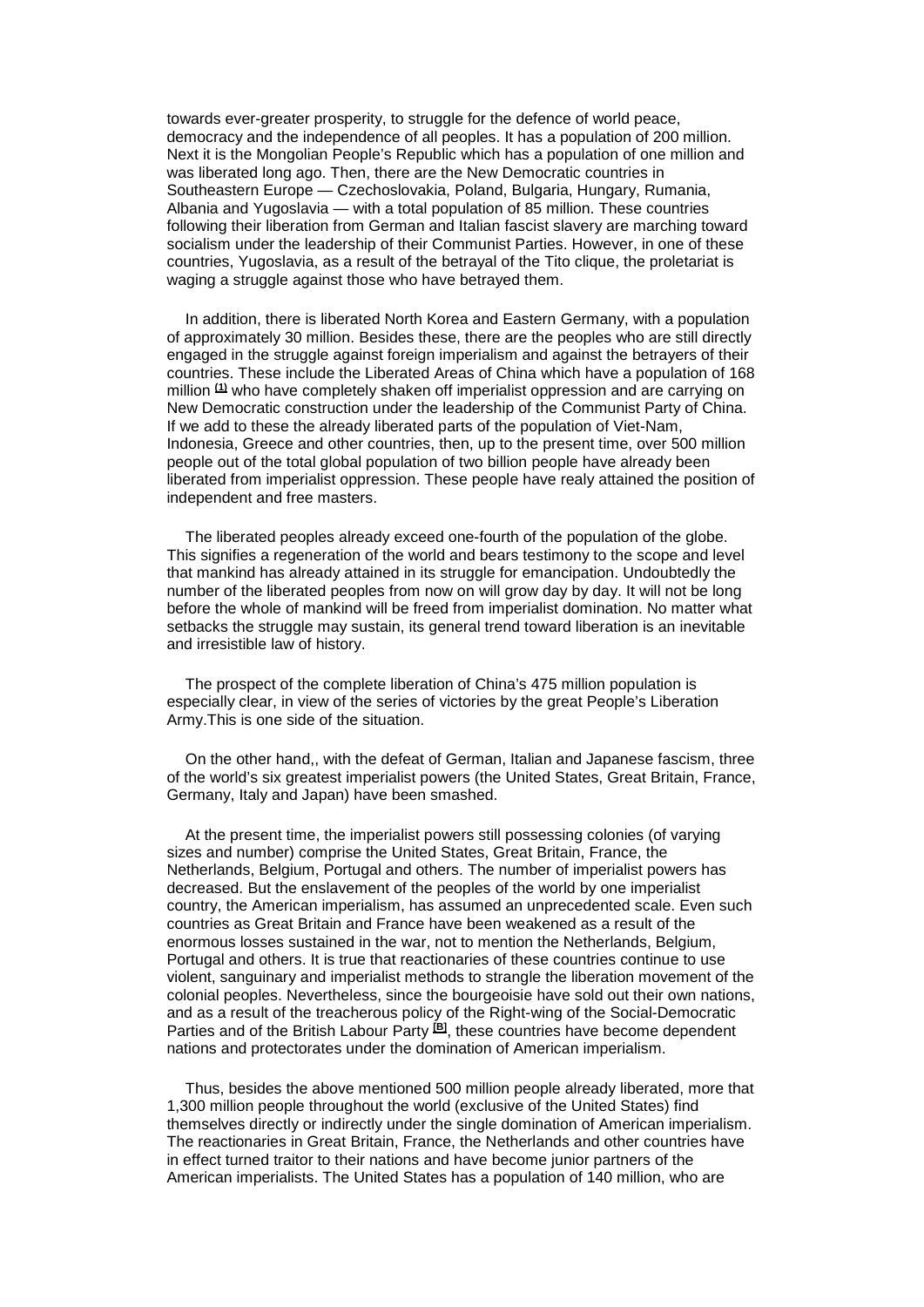harnessed to the chariot of eight notorious financial groups, including those of Morgan, Rockefeller, Du Pont, Mellon, etc., and their reactionary representatives amount to only a handful, only about one thousand people.

These eight major financial groups, having one thousand people, on the one hand rule the 140 million American people within their country, while on the other hand, on the basis of the American capitalist social system, they directly or indirectly enslave all the nations of the world, with the exception of the Soviet Union and other liberated nations. If we include the American people, the domination of the eight big American financial groups directly or indirectly extends to almost three-quarters of the population of the globe — that is, to more than 1,400 million people. Moreover, these groups are trying in every way to impose their system of imperialist enslavement on the Soviet Union and the other liberated areas.

This is the present-day situation with reference to the national question on a world scale.

[1.](http://www.marxists.org/reference/archive/liu-shaoqi/1952/internationalism_nationalism/ch03.htm#1b#1b) This article was written in November, 1948, when only a part of China was liberated

[A.](http://www.marxists.org/reference/archive/liu-shaoqi/1952/internationalism_nationalism/ch03.htm#2b#2b) *Errata.* To the last sentence of the quotation of Lenin on Page 20 - "And finally we have nto more than a quarter of a billion inhabitants of countries in which only the upper stratum, of course, only the capitalists benefited by the partition of the world." should be added the following: "The total is 1,750,000,000 people, constituting the entire population of the world."(Report delivered in 1920 at the Second Congress of the Communist International on the international situation and the main tasks of the Communist International)

[B.](http://www.marxists.org/reference/archive/liu-shaoqi/1952/internationalism_nationalism/ch03.htm#3b#3b) *Errata.* For Social Democratic Parties and of the British Labour Party read socialist parties and labour parties

# **IV. The Two Great Camps in the World of Today and the Path of the National Liberation Movement**

As indicated above, the national question in the present-day world is essentially a question of the exploitation and oppression, or attempted exploitation and oppression, of the nations the world over by American imperialism as well as the struggles of all nations in the world against the oppression and exploitation by American imperialism in order to achieve national liberation or to defend national independence.

Even during the Second World War, the American imperialists had made their plans for plundering and oppressing all the nations of the world. After the war, they put the Truman Doctrine and the Marshall Plan into operation, thus step by step bringing many countries and nations of the world under their own control and rule, preparing a network of military bases throughout the world, setting their foot in all countries and intervening in the domestic affairs of other countries. All these activities stemmed from their ambitious and aggressive plans. And their aggressive plans, just like those of Hitler, Mussolini and the Japanese warlords, are being carried out under the slogan of "defence against the Soviet Union, defence against Communism."

In order to put their plans for the enslavement of the whole world into operation, the American imperialists have no alternative but to do all they can to mobilize the people of their own country in support of their plans and to suppress all forces among the people of their own country who oppose their plans. Thus, they have to carry out propaganda among the American people about the "theory" of the so-called "American Century" and the "theory" of the "superiority of the white race", declaring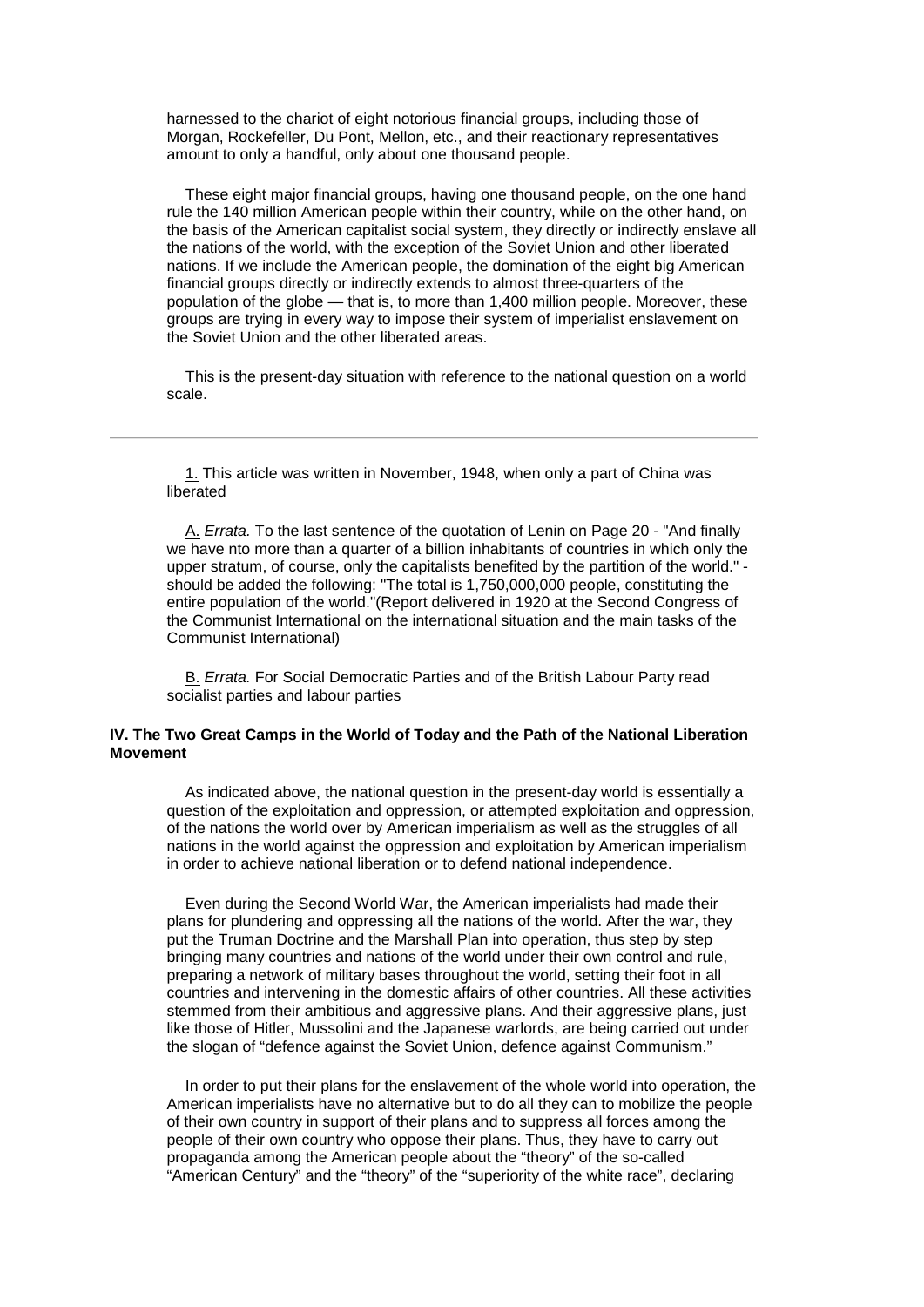that the United States should "lead the world" and that all the nations of the world should be brought under its rule. Therefore, the American imperialists are persecuting the Communist Party of the United States, the progressive American trade unions and the progressive movement of the American people. They are establishing a fascistlike rule in the United States, for otherwise they would not be able to put their plans into effect.

In order to put their plans for world domination into operation, the American imperialists have no alternative but to do all they can to oppose all the world forces that are fighting against the realisation of such plans. Thus, they are opposing the U.S.S.R., the New Democracies of Eastern Europe, the Communist Party of China and the Chinese people's liberation movement, the national liberation movements in Greece, Viet-Nam, Indonesia, Malaya, Burma and the Philippines; they are opposing the Communist parties and the people's democratic forces of all countries. This is because all these countries and forces have formed an anti-imperialist camp, headed by the Soviet Union, in determined opposition to the plans of the American imperialists for the enslavement of the world. Therefore, when the Tito clique made known its anti-Soviet position, deserted the Communist Information Bureau and destroyed the vital forces of real progress within its own country, the American imperialists displayed uncontrolled glee. They are making preparations to start a third world war some time in the future, in an attempt to subdue all the forces of the world in opposition to them.

In order to put their plans for the enslavement of the world into operation, the American imperialists have no alternative but to search for lackeys and agents in the various countries who will carry out and support their plans. They seek out national renegades and traitors and give them their backing in suppressing the resistance movements of these countries and in opposing the Soviet Union. American imperialists help the reactionaries or all countries and support the revival of fascism in Germany, Japan, Italy, and other countries. The reactionary parties and groups of the bourgeoisie and the remnants of fascism in these countries have become the lackeys and agents of American imperialism and are suppressing, with American aid, the resistance movements of their own countries and of the colonial countries and are opposing the Soviet Union and the democratic forces of the peoples of all countries.

However, precisely because of the plans of the American imperialists for the enslavement of the world, and because of the betrayal of their nations by the reactionaries of the various European countries, the national question has become a vital issue for even a greater part of the population than after World War I. The antiimperialist camp of the national liberation movement has become even broader, while the number of imperialist countries has dwindled and these have become more isolated. The foundations of imperialism are growing ever more unstable and its strength has been getting weaker and weaker; the oppressed people are rising on an ever-broadening scale to fight against the imperialists, bringing ever nearer the end of their domination.

The class enemies of the proletariat of the capitalist suzerain countries in Europe are at the same time national traitors and, consequently the national enemy of these countries. To win socialism, the proletariat of the various European countries must oppose both enslavement by American imperialism and the national traitors of their own countries. The class question and the national question are thus clearly linked together. This is to the advantage of the proletariat of the various European countries. On the one hand, by uniting with still broader masses of people within their countries. they can link up the defence of their national independence with the cause of achieving socialism; and on the other hand, by uniting with broader masses of the colonial and semi-colonial peoples, they can link up the national liberation movements of the colonies and semi-colonies with their own cause of achieving socialism.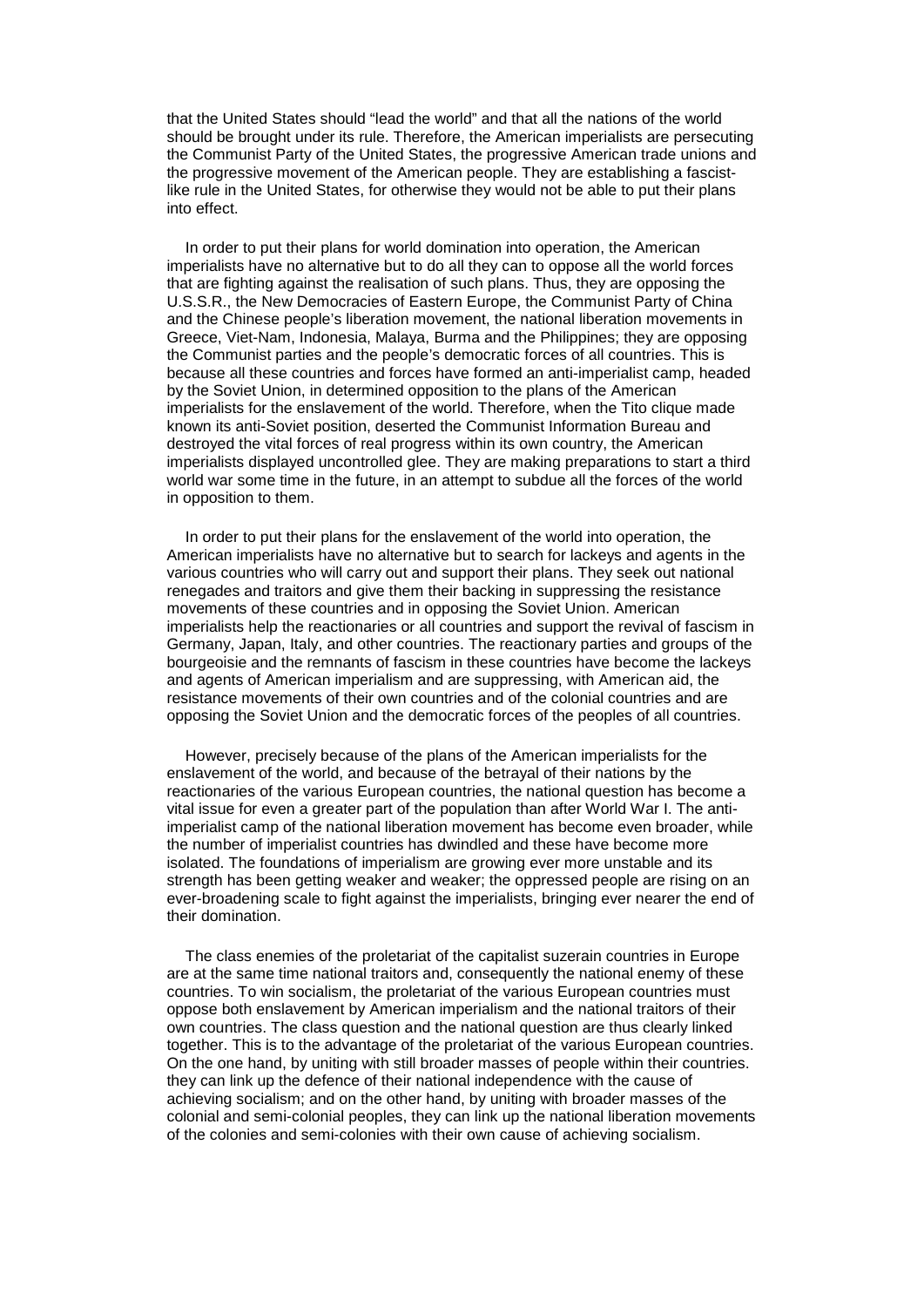The plans of the American imperialists for the enslavement of the world, and the betrayal of their own nations by the reactionaries of the various European countries reflect the development of the general crisis of world capitalism as well as the extreme accentuation of the various contradictions of capitalism. They reflect the fact that the American and other imperialists who plan an insane and desperate struggle are sitting on a volcano of new severe crisis. The American imperialists' plans for enslavement, at the same time, further accelerate the development of the general crisis of capitalism while accentuating the basic contradictions of world capitalism the contradictions between the bourgeoisie and the proletariat, between the various imperialist countries fighting for colonies and markets, and between the imperialists and the oppressed peoples. As a result, the vast majority of the peoples of the world have no alternative but to develop their unity on a world scale in the struggle for their liberation and in this way, hasten the downfall of imperialism.

At present, the American imperialists are intensifying thier activities for the enslavement of the peoples of the world, and the imperialists of Great Britain, France, the Netherlands and other countries, with American aid, are intensifying their oppression of the colonial peoples. There is an upsurge of the people's democratic movement against American and other imperialism in the various countries; and an upsurge of the national liberation movements on the part of the colonial peoples. As a result, the national question in the world today has become unprecedentedly acute.

The world today has been divided into two mutually antagonistic camps: On the one hand, the world imperialist camp, composed of the American imperialists and their accomplices — the reactionaries of all countries of the world; on the other hand, the world anti-imperialist camp composed of the Soviet Union and the New Democracies of Eastern Europe and the national liberation movements in China, South-east Asia, and Greece plus the people's democratic forces of all the countries of the world. American imperialism has become the bastion of all the reactionary forces of the world; while the Soviet Union has become the bastion of all the progressive forces.

These two camps include all the peoples of the world — of all countries, classes, sections of the population, parties and groups. When these two camps are in sharp conflict, people line up with one side of the other. That is, if one is not in the imperialist camp, if one is not assisting American imperialism and its accomplices to enslave the world ore one's own people, then one must be in the anti-imperialist camp, assisting all oppressed peoples of the world fighting to achieve liberation, or fighting for the liberation of one's own nation against American imperialism and its accomplices — the reactionaries in all countries. This means one is assisting the Soviet Union, the New Democracies of Eastern Europe, the people's democratic forces in the United States and other countries, the proletariat and the communist Parties of all countries. To remain neutral or sitting on the fence is impossible. In the critical situation of the present-day world, so-called neutrality, as was pointed out long ago by Comrade Mao Tse-tung in his *New Democracy,* **[\[A\]](http://www.marxists.org/reference/archive/liu-shaoqi/1952/internationalism_nationalism/ch04.htm#1#1)** is nothing but deception, intentional or otherwise.

It can thus be seen that in the present world situation, in order to win its liberation, every oppressed nation has no alternative but to oppose American imperialism and its accomplices within its country, to oppose the reactionaries of all countries, to unite with the Soviet Union and the New Democracies of Eastern Europe, to unite with the national liberation movements and the people's democratic forces of other countries, to unite with the proletariat and the Communist Parties of all countries — that is to say, it must line up with the anti-imperialist camp and wage a stubborn struggle against American imperialism and its accomplices in other countries. No nation can win real liberation any other way.

It can thus be seen that if the Communist Parties, the proletariat, the people's democratic forces in the United States, Great Britain, France, the Netherlands, and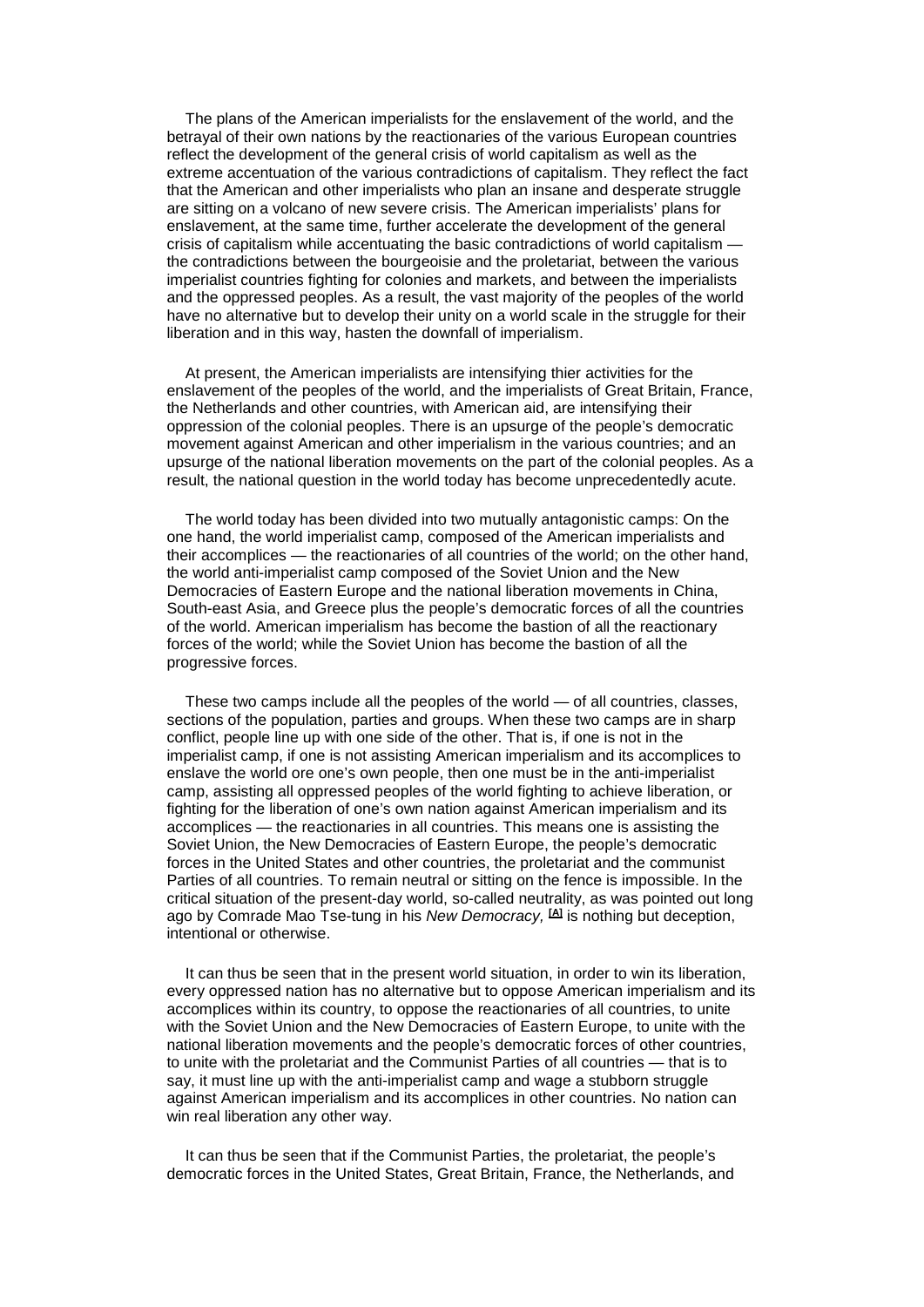other countries, especially those in the United States, can rise up and overthrow the rule of their monopoly capitalists, abolish the imperialist domestic and foreign policies of their countries and carry out proletarian socialist domestic and national policies, then they will have completely liberated not only the peoples of their countries, but also the all the oppressed nations of the world as well. It follows that the complete victory of the proletariat and the peoples of these countries, as well as every blow they deliver to the rule of the monopoly capitalists of their countries, constitutes the best and most direct help to the oppressed nations of the world. Therefore, the national liberation movements of the oppressed nations of the world must endeavour to obtain help from the proletariat and the people in the imperialist countries, and to form with them a united front in opposition to the rule of imperialism. This is because both are facing a common enemy, the victory of one helps the other to win victory.

It can thus be seen that the victories of the national independence movements of the oppressed nations of the world over the imperialists of the United States, Great Britain, France, the Netherlands and other countries, will deprive these countries of their colonies, undermine the foundation on which they dominate the world, greatly weaken the rule of imperialists in their home countries, and will therefore lead to liberation of the proletariat and the peoples of these counties from the rule of imperialism. Thus the victories gained by the national independence and liberation movements of the oppressed nations in in the colonies and semi-colonies, and every blow delivered to imperialism, constitute the best and most direct help to the proletariat and the peoples in imperialist countries. The proletariat, the Communist Parties and the people's democratic forces in all counties, especially those in imperialist countries, must still give more support to the national independence and liberation movements in colonial and semi-colonial countries., and take further steps in building up a united front with them in opposition to the rule of imperialism. This is both are facing a common enemy, and the victory of one helps the other to win victory.

It can thus be seen that the existence and prosperity of the anti-imperialist, socialist Soviet Union, and the existence and development of the New Democracies of Eastern Europe, constitute a heavy blow to American imperialism and its lackeys the reactionaries of other countries — and to the rule of world imperialism. All this signifies and accentuates the general crisis of world capitalism, brings ever nearer the final collapse of world capitalism, strengthens the socialist revolution of the proletariat in all counties and the camp of the national liberation movement of all oppressed nations, and brings the socialists and the New Democratic revolutions in all countries ever nearer to victory.

In his letter to the Soviet Union just before his death in the spring of 1925, the great Chinese patriot, Dr. Sun Yat-sen wrote: "This great union of free republics, bequeathed by the immortal Lenin to the oppressed nations of the world, is a real inheritance with which sufferers under imperialism will protect their freedom and free themselves from the international system based on ancient slavery, war and selfishness." The truth is as fresh as ever. This truth was borne out once again in the future struggle for the liberation of mankind. Comrade Mao Tse-tung gave a similar expression in his *New Democracy:*

"The choice is between uniting with the Soviet Union and uniting with imperialism. It must be one or the other. That is the line of demarcation between patriotism and betrayal of one's own country, between revolution and counter-revolution, between progress and retrogression for any nation. Opposing the Soviet Union will surly be serving the interest of imperialism and betraying the interests of one's own nation."

All that which was said above explains one fundamental question; that is: the oppressed nations, the proletariat and the people's democratic forces in all countries must unite with each other, unite with the New Democracies of Eastern Europe before they can defeat the plans of American imperialism for the enslavement of the world, and the rule of other imperialists over their colonies before they can solve the national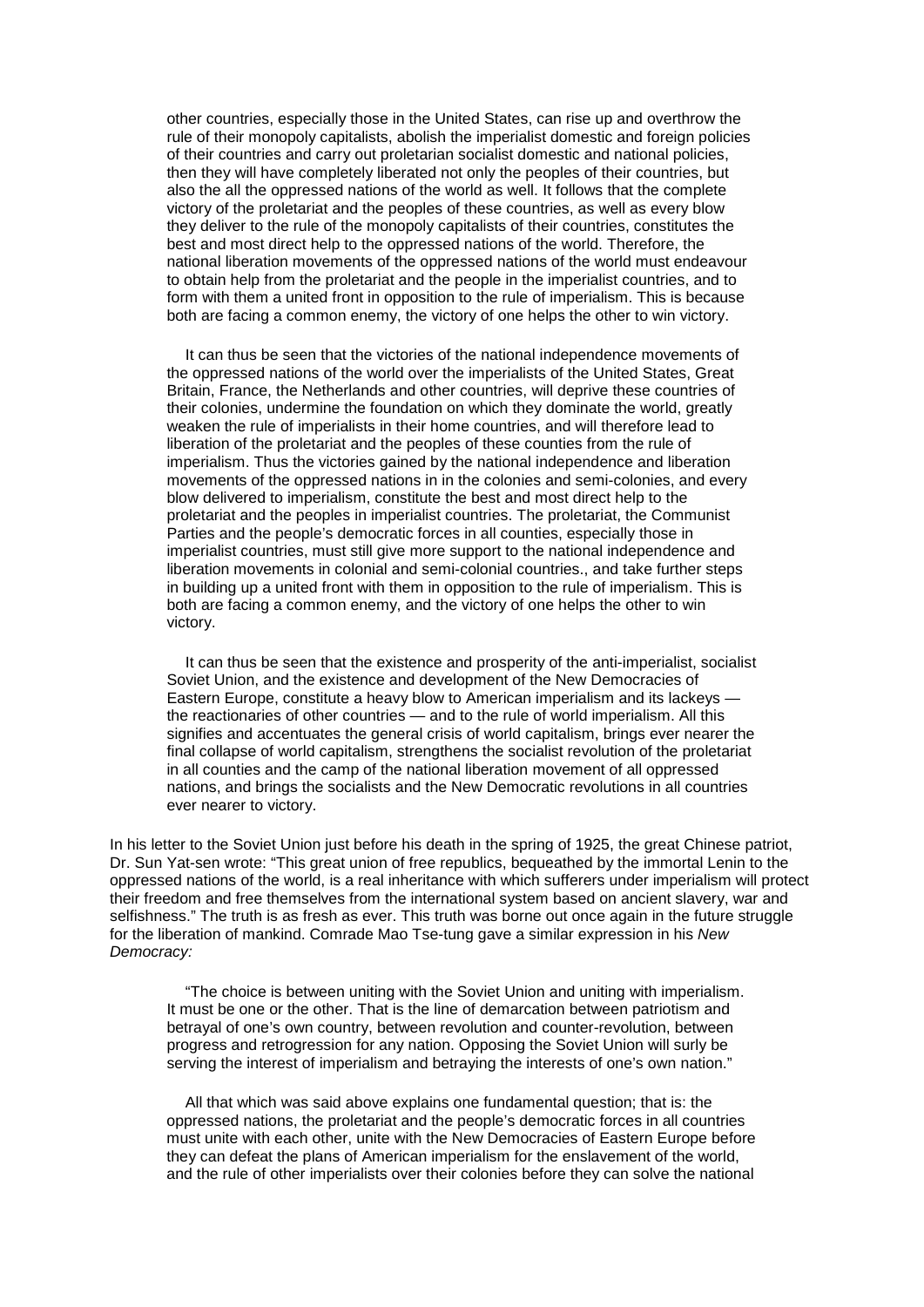question of the world today, i.e., to liberate all oppressed nations and consequently to abolish the rule of the monopoly capitalists in their home counties, which is the cause of imperialist aggression.

That is to say: the Communists and the peoples of all countries must base themselves on proletarian internationalism, on the proletarian-internationalist concept of the nation and the proletarian-internationalist programmes and policies with regard to the question of the nation, unite with the labouring people and the ant-imperialist revolutionary forces in all countries of the world and unite with the Soviet Union and the New Democracies of Eastern Europe, in a common struggle through mutual assistance and mutual support in order to liberate all oppressed nations and solve the national question of the world today.

That is to say; if one follows the bourgeois-nationalist concept of the nation and adopts its programmes and policies with regard to the national question, opposes the Soviet Union instead of uniting with it, opposes the New Democracies of Eastern Europe instead of uniting with them, opposes the Communists, the proletariat and the people's democratic forces in all countries instead of uniting with them opposes the national liberation movements in colonial and semi-colonial countries instead of uniting with them, does the same as the Tito clique is doing in Yugoslavia, then one will of course unite with the American and other imperialists, will of course line up with the imperialist camp, will of course unite with the reactionary forces in all countries, will of course fail to achieve national liberation, will never accomplish anything in the cause of socialism, will of course make one's own nation prey to the deception and aggression of American and other imperialism, with the result that one's own nation will loose its independence and turn into a colony of the imperialists. Therefore, just as the Central Committee of the Chinese Communist Party has said: The resolution of the Information Bureau of the Communist Party is pointing out this dangerous future to the whole world and the people of Yugoslavia so that the people of Yugoslavia may become vigilant and correct the mistakes of the Tito clique,"is fulfilling its obligations to the cause of preserving world peace and democracy, and of defending the people of Yugoslavia from the deception and aggression of American imperialism."

That is to say: in directing the national liberation movements and proletarian socialist movements of the world today, the Communists and the peoples of all countries must base themselves on proletarian internationalism, must discard bourgeois nationalism, and must closely link together the national democratic revolution of the oppressed nations and the socialist revolution of the proletariat, before these two kinds of revolution can both win victory, before we can liberate every nation of the world, and before we can solve all national questions of the world today. Otherwise, not only will we be unable to win any socialist victory, we will also not be able to win real victory in any national liberation movement.

That is to say: The national question of the present-day world must be viewed in connection with history as a whole and the world as a whole; it should not be viewed in isolation and from a narrow viewpoint, or from any unrealistic and abstract viewpoint. Just as Lenin and Stalin ahve said: the national question must not be appraised in isolation, but must be appraised on a world-wide scale.

After World War I and the success of the Russian October Revolution, in accordance with the new historical conditions of the whole world, the national question had to be appraised from the viewpoint of proletarian socialist revolution in opposition to international imperialism. It could no longer be appraised from the viewpoint of the bourgeois revolutions of the old war prior to the inception of the new era. Before World War I and the Russian October Revolution, the national question constituted a part of the world bourgeois democratic. Since then, the national question has become part of the world proletarian socialist revolution.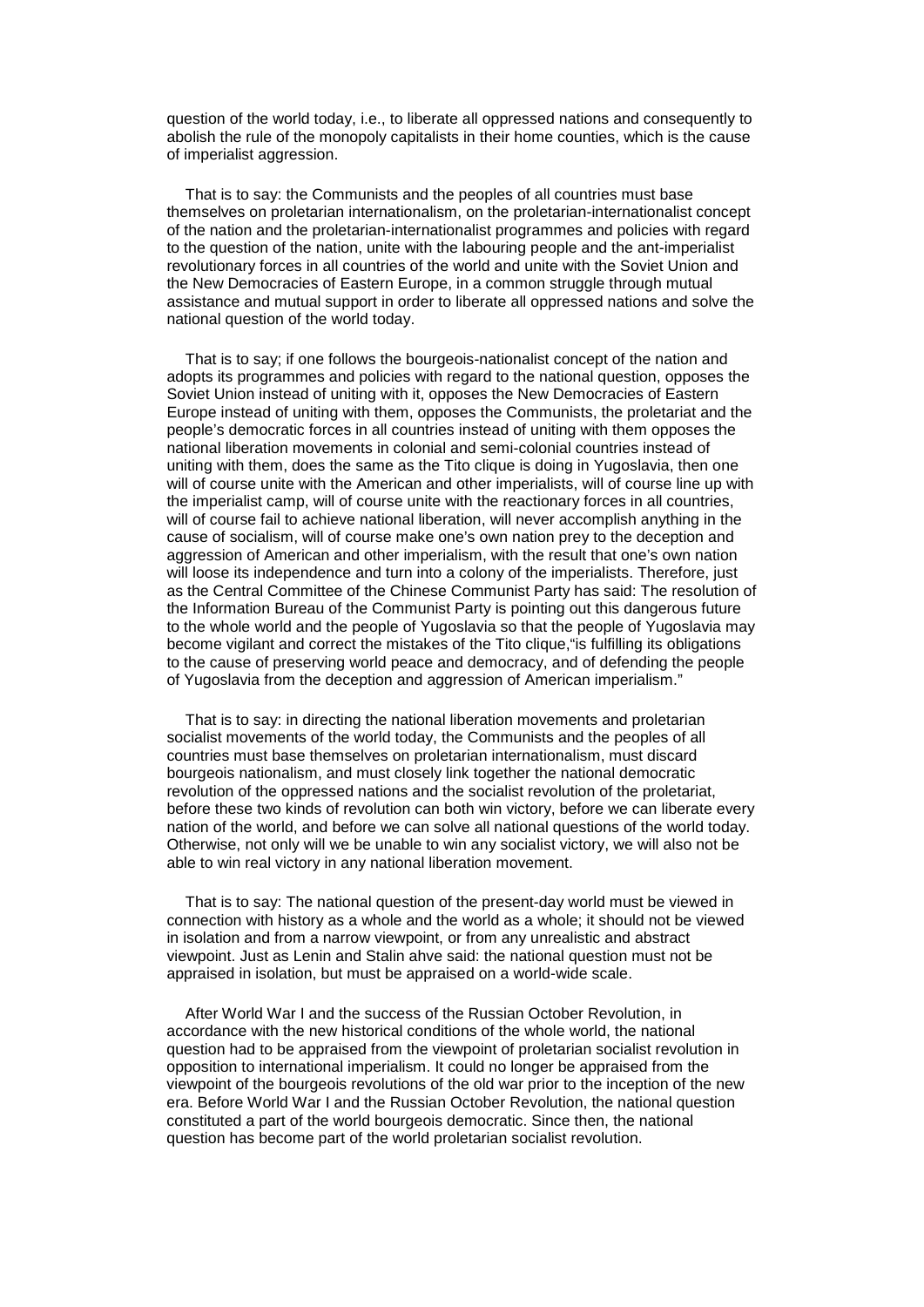Comrade Mao Tse-tung's comprehensive elaboration, in his *New Democracy*, on Stalin's theories concerning this question, and his own theories set forth this book analysing in detail the transition of the Chinese revolution from the period of old democracy to New Democracy, are absolutely correct. Only by directing the national liberation movements on the basis or these correct theories can we liberate all oppressed nations in the world and solve the world's national question today. In China the Communists stand at the forefront of all those struggling against American imperialist aggression; against Kuomintang reactionary rule, and against the oppression of feudalism and bureaucratic capitalism. Not only the Communists, but also all democratic parties, people's organizations, and non-party democratic elements — so long as they are really opposing imperialism, the reactionary Kuomintang reactionary rule, feudalism and bureaucratic capitalism, and are not merely paying lip service to revolution while actually attempting to sabotage revolution — should bear in mind and work for the realisation, and should neither think nor act otherwise. If they think or act otherwise, they are heading up a blind alley and will be left behind by the revolutionary army.

There is not the slightest doubt that to regard the national question as separate from the class question, or to regard the national struggle as separate from the class struggle, is absolutely wrong and harmful and constitutes a form of deception adopted by landlord and bourgeois reactionaries. Inasmuch as reactionary bourgeois nationalism and modern imperialist aggression brought about by the development of the capitalist system of exploitation, which has as its final outcome the fanatical attempts of American imperialism to achieve world domination, the counter revolutionary policies of American imperialism for the enslavement of the world have, with unprecedented clarity, joined together the socialist revolutionary movements of the proletariat in the capitalist suzerain countries and the national liberation movements of the oppressed nations. These policies also point out with unprecedented clarity that to uproot imperialist aggression, the rule of monopoly capitalists in capitalist suzerain countries must be over thrown.

The ultimate goal of the struggle of mankind for the liberation will be socialism and Communism. According to the famous saying of Molotov: "In the age we live in, all roads lead to Communism." The peoples of all nations will reach this destination along their own paths of concrete struggle. For oppressed nations, the struggle for national liberation is the path which must be travelled. Only when the system of exploitation of man by man has been replaced by socialism, an in the Soviet Union, can aggression be completely eliminated. In the socialist Soviet Union, there are unlimited prospects for the development of her social productive forces. She ford not allow others to wage aggression against her. Nor does she want to wage aggression against others, since there is absolutely no necessity for her to do so.

Thus she has become a bulwark in the fight against the imperialist aggression, she has become the most reliable and best friend of the oppressed nations of the world. After socialism has been gradually carried out in all countries, the word "aggression" will be a strange archaic word existing only in man's mind.

This is the only road leading to the ultimate liberation of the whole of mankind as well as the ultimate liberation of all the nations of the world.

[A.](http://www.marxists.org/reference/archive/liu-shaoqi/1952/internationalism_nationalism/ch04.htm#1b#1b) *Errata.*For Comrade Mao Tse-tung gave a similar expalnation in his New Democracy: "The choice is......one's own nation." read Just as Comrade Mao Tsetung has pointed out in his New Democracy. The choice is between uniting with the Soviet Union and uniting with imperialism. It must be one or the other. That is the line of demarcation between patriotism and betrayal of one's own country, between revolution and counter-revolution, between progress and retrogression for any nation.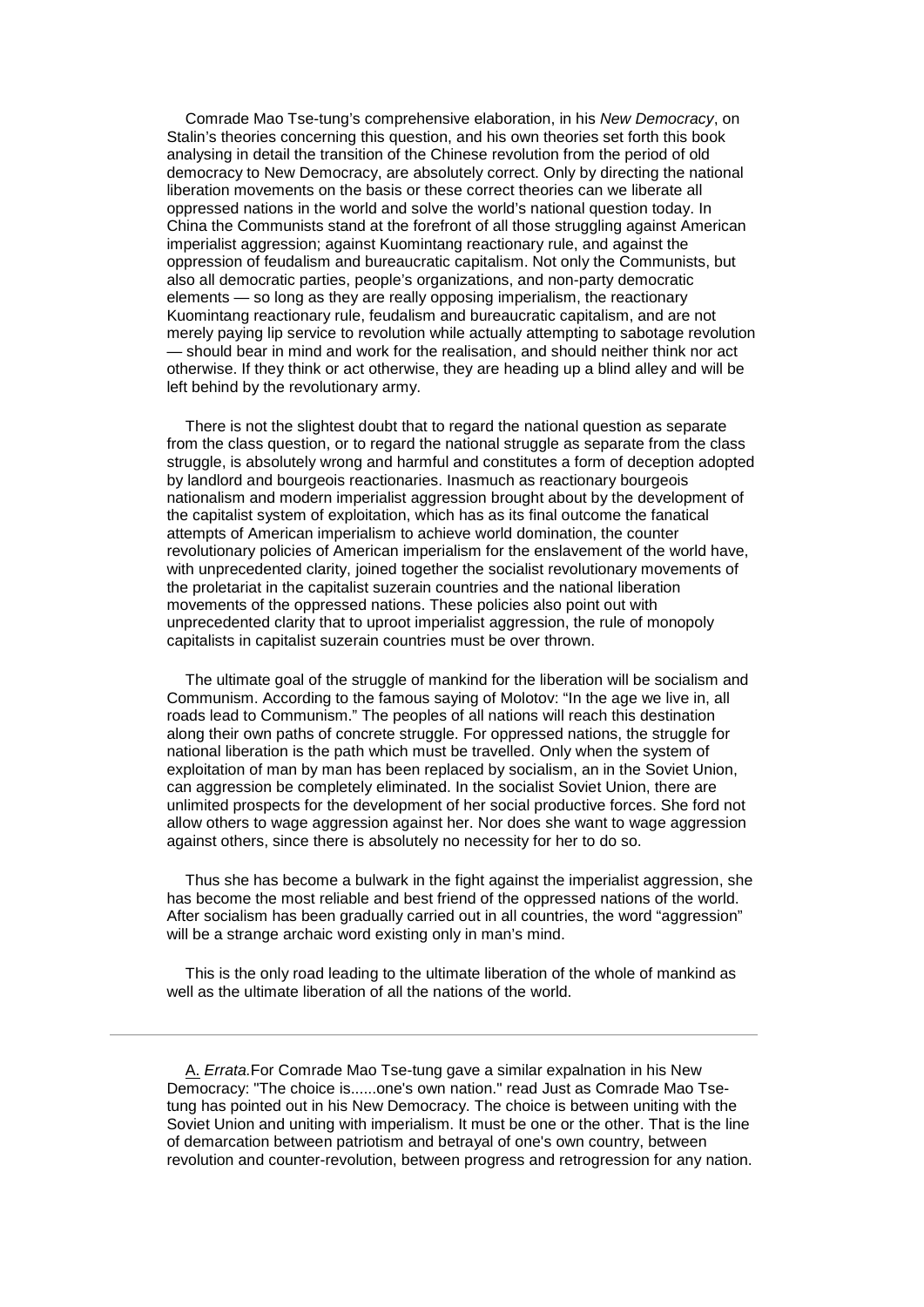Opposing the Soviet Union will surely be serving the interest of imperialism and betraying the interest of one's own nation.

## **V.The Progressive Character of Bourgeois Nationalism in Given Historical Conditions and the Marxist-Leninist Attitude Toward Such Nationalism**

Marxism-Leninism considers all questions in their historical settings. Marxism-Leninists view bourgeois nationalism under the given historical conditions. Drawing a distinction between its different objective roles, they decide what different attitudes the proletariat should take toward it.

In the early period of capitalism, the national movement led by the bourgeoisie had as its objective the struggle against oppression by other nations and the creation of a national state. This national movement was historically progressive, and the proletariat supported it.

In the present period, such bourgeois nationalism still exists in the colonial and semi-colonial countries. This variety of nationalism also has a certain objective progressive historical significance.

The bourgeoisie of Europe, the United States, and Japan has established the imperialist system of colonial and semi-colonial oppression in many backward countries. In such colonial and semi-colonial countries as China, India, Korea, Indonesia, the Philippines, Viet-Nam, Burma, Egypt, etc., bourgeois nationalism naturally developed. This was because the national bourgeoisie in these countries has interests antagonistic in the first place to those of imperialism, and in the second place to those of the domestic backward feudal forces. Moreover, these feudal forces unite with imperialism in restricting and hampering the development of the national bourgeoisie. Therefore, the national bourgeoisie in these countries is revolutionary in a certain historical period and to a certain degree. Bourgeois nationalism in these countries has a decidedly progressive significance when the bourgeoisie mobilize the masses in the struggle against imperialism and the feudal forces. As Lenin pointed out (in a speech delivered at the Second Congress of the Eastern Peoples), nationalism of this type " has historical justification " . Therefore the proletariat, with the aim of overthrowing the rule of imperialism and the feudal forces, should collaborate with this bourgeois nationalism which plays a defiantly anti-imperialist and anti-feudal role provided, as Lenin said, that these allies do not hinder us in educating and organizing the peasantry and the broad masses of theexploited people in a revolutionary spirit. The clearest example of this type of collaboration was that which existed between the Chinese Communists and Sun Yat-sen.

Sun Yat-sen's nationalism was a form of bourgeois nationalism. The Three Person's Principle of Sun Yat-sen, as Comrade Mao pointed out in his New Democracy, has undergone great changes in the two historical periods before and after the Russian October Socialist Revolution. In the former period, it came under the category of old democracy, that is, it remained within the scope of bourgeois democratic revolution of the old world and was a part of the bourgeois and capitalist world revolution. In the latter period, however, it belonged to New Democracy, that is it pertained to the scope of new bourgeois democratic revolution and was a part of the proletarian Socialist world revolution.

Sun Yat-sen's nationalism in the old democratic era had a dual character. His opposition to the current rulers of China, the Manchu Dynasty, had a progressive character. Yet the Greater Han-ism he advocated had a reactionary character. After the October Revolution, when China entered the New Democratic era, received help from the U.S.S.R. and from us Chinese Communists. He then revised his nationalism characterized by Greater Han-ism and turned toward revolutionary nationalism characterized by his active opposition to imperialist aggression and his adoption of the three policies of alliance with the Soviet Union, alliance with the Chinese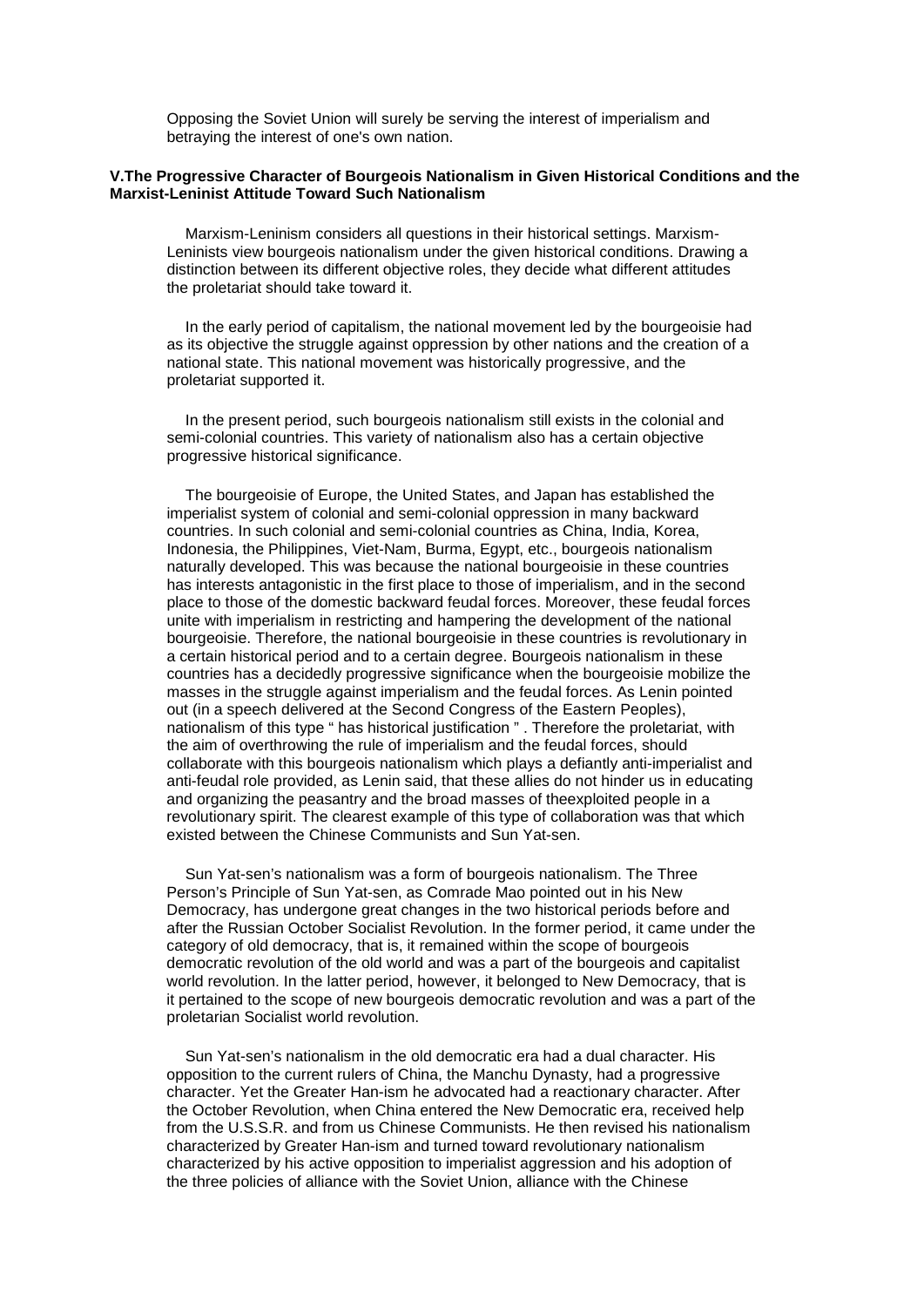Communist Party and support for the workers and peasants. He also advocated that "the Chinese nation should strive to liberate itself" and that "there should be equality for all nationalities within the country" (Declaration of the First Congress of the Kuomintang). Thus he turned toward New Democracy and we Communists therefore adopted the policy of collaborating with him. This collaboration was absolutely correct and necessary for national liberation and was in accord with the interests of the proletariat at the time, even though it was an unreliable, temporary and unstable alliance which was later undermined by the shameless betrayers of Dr. Yat-sen's cause.

Although Sun Yat-sen's world outlook at the time was still of a bourgeois of pettybourgeois character, and although his nationalism was still a form of bourgeois nationalism preserving some reactionary features (for instance, his concepts of socalled "common blood" "state and nation" and "Greater Asianism" etc.), nevertheless he stood for the doctrine of a national revolution which called for "arousing the people and uniting in a common struggle with all nations in the world who treat us as equals." He also put into effect the three great policies of alliance with the U.S.S.R.. alliance with the Chinese Communist Party and support for workers and peasants. This was an excellent illustration of the progressive character of revolutionary bourgeois nationalism in colonial and semi-colonial countries during the new era of world Socialist revolution. It was of enormous revolutionary significance.

However, shortly after Sun Yat-sen's death, the brazen betrayers of his cause - the representatives of the big bourgeoisie such as Chiang Kai-shek, Wang Ching-wei and other reactionary leaders of the Kuomintang - began to turn Sun Yat-sen's doctrine of national revolution toward the opposite and extremely counter-revolutionary direction. They swung from the anti-imperialist struggle to capitulation to imperialism, from alliance with the Soviet Union to struggling against it, from unity with the Chinese Communist Party to attacks on the Party, from supporting the workers and the peasants to slaughtering them. Moreover, they used the conservative and reactionary features of Sun Yat-sen's nationalism as their anti-national banner. It therefore became necessary for the Communist party, in order to defend the interests of the nation, to adopt a firm policy of opposition to the Kuomintang reactionaries, who were headed by Chiang Kai-shek and Wang Ching-wei.

Of course, the Communists in other colonial and semi-colonial countries such as India, Burma, Siam, the Philippines, Indonesia, Indo-China, South Korea, etc., must for the sake of their national interests similarly adopt a firm and irreconcilable policy against national betrayal by the reactionary section of the bourgeoisie, which has already surrendered to imperialism. If this were not done, it would be a grave mistake.

On the other hand, the communists in these countries should enter into an antiimperialist alliance with that section of the national bourgeoisie which is still opposing imperialism and which does not oppose the anti-imperialist struggle of the masses of the people. Should the Communists fail to do so in earnest, should they to the contrary, oppose or reject such an alliance, it would also constitute a grave mistake. Such an alliance must be established in all sincerity, even if should be of an unreliable, temporary and unstable nature.

The experience of the revolution in other countries as well as in China fully confirms the correctness of the scientific Marxist-Leninist conclusion that the national question is closely linked with the class question and the national struggle within the class struggle. An historical analysis of class relations reveals why in certain periods, one country is oppressed by another and becomes a colony or semi-colony of imperialism; why national traitors may appear in such a country, not only from the ranks of the feudal classes, but also form the ranks of the bourgeoisie - for instance, form the ranks of compradore, bureaucratic bourgeoisie in China. Such an analysis also reveals under what conditions, and under the leadership of which class, national liberation can be achieved.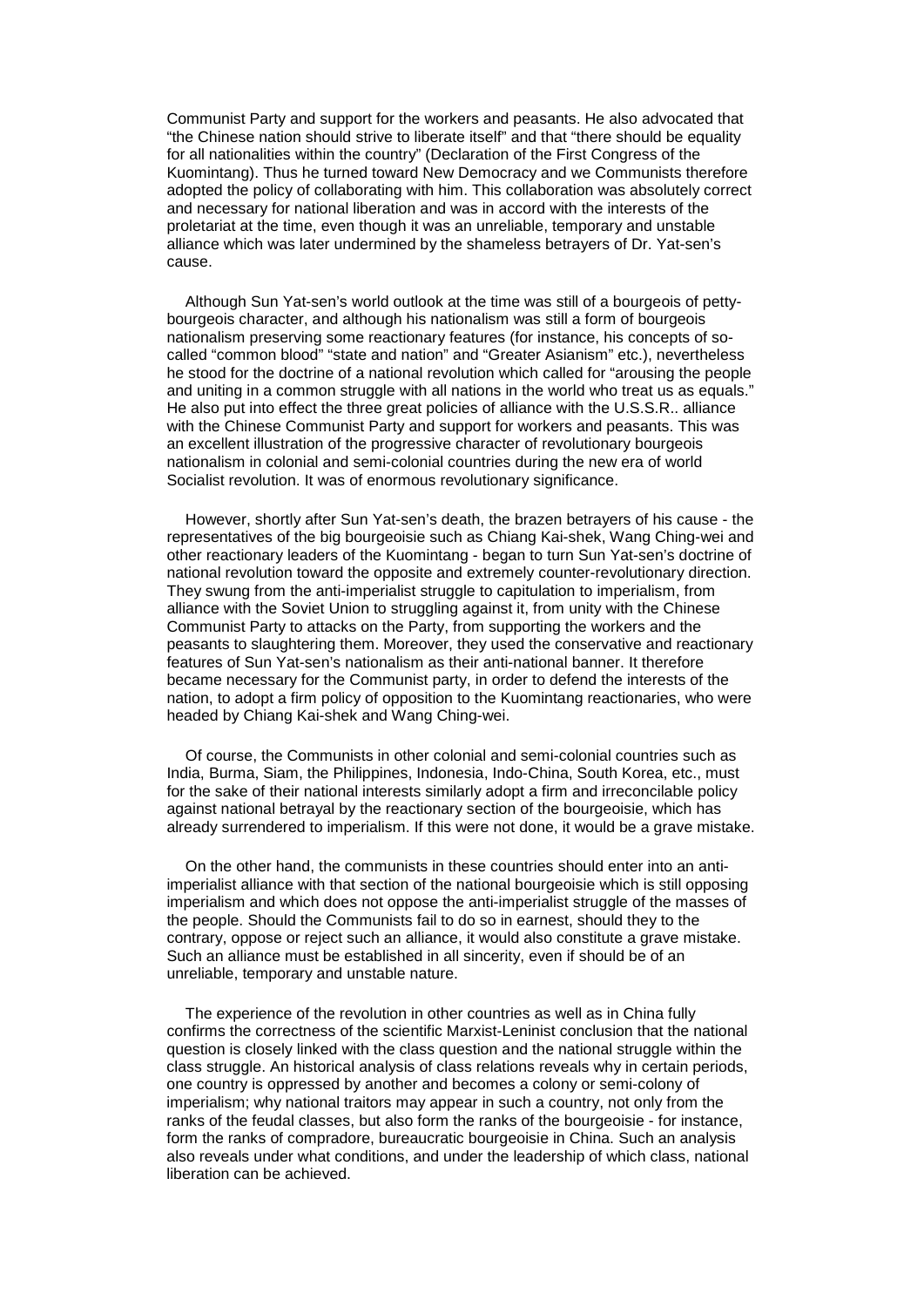An historical analysis of the class relations also reveals that although such outstanding national revolutionists as Sun Yat-sen sprang from China's pettybourgeoisie or national bourgeoisie, yet this bourgeoisie, generally speaking, views the national question solely in the light of its own narrow class interests and changes its position solely in accordance with its own class interests. In the same way, only the class interests of the proletariat are really in full accord with the fundamental interests of the people of a given country, with the common interests of all mankind. When the proletariat of an oppressed nation, as is the case of China, enters the arena of struggle and becomes the leader of the national liberation struggle against imperialism and the saviour of the whole nation, then every genuinely patriotic class, party, group or individual inevitably forms an alliance with the Communist Party, as did Sun Yat-sen (and thus becomes linked with the policies of alliance with the Soviet Union and support for the workers and peasants). On the other hand, those persons or groups - like Chiang Kai-shek and Wang Ching-wei - who oppose the Communist Party (an opposition linked with opposition to the Soviet Union and to the interests of the workers and peasants), inevitably become servile lackeys of imperialism and the most vile, contemptible national traitors who sell out their own country.

An historical analysis of class relations further discloses that under the new conditions, in the new period of accentuated international and internal struggle, as a result of threats combined with all kinds of tempting offers and enticements held out by the imperialists, and owing to the developing class struggle within the country, there may appear within the revolutionary ranks such people as Chen Tu-hsiu, Chang Kuo-tao in China and Tito in Yugoslavia. These people capitulate to reactionary bourgeois nationalism, betray the common interests of the toilers of all countries and place the liberation of their own people in serious jeopardy. They are the spokesmen of bourgeois nationalism inside the ranks of the proletariat. They cynically desert the cause of national liberation in mid-path, and they divert their country down the road leading to its transformation into an imperialist colony. The Communist Parties of all countries and each individual Communist must be alert to this danger.

#### **VI. Conclusion: Genuine Patriotism is Intimately Connected with Internationalism**

The above represents the point of view and principles of Marxism-Leninism - of Communists - on the national question. These are the point of view and principles of proletarian internationalism closely connected with patriotism.

It is clear that the genuine patriotism of the masses of the people in all countries is not in contradiction to proletarian internationalism, but is, rather, intimately connected with it. During the period of the Anti-Japanese War, Comrade Mao Tse-tung wrote: " For us, patriotism is intimately connected with internationalism. Our slogan is - Fight against aggression, in defence of our Fatherland." " Patriotism is the application of internationalism in the national revolutionary war." Needless to say, these remarks fully accord with our present revolutionary war.

Lenin evaluated patriotism as one of the most profound manifestations of the sentiments of countries in the process of consolidation after having been split up in the course of many centuries of even millenniums.

Genuine patriotism means fervent love or one' s own fatherland, its people, language, culture, literature and best traditions, behind which lie thousands of years and generations of historical development. This kind of patriotism has no connection whatsoever with self-centred, selfish, and anti-foreign bourgeois nationalism, nor with such national prejudices as narrow-minded exclusivism, isolationism, sectarianism and provincialism, which reflect the sentiments of the small peasant and backward patriarchal system

Genuine patriotism respects the equality of other nationalities and at the same time cherishes the hope of realising the best ideals of mankind in one' s own country while